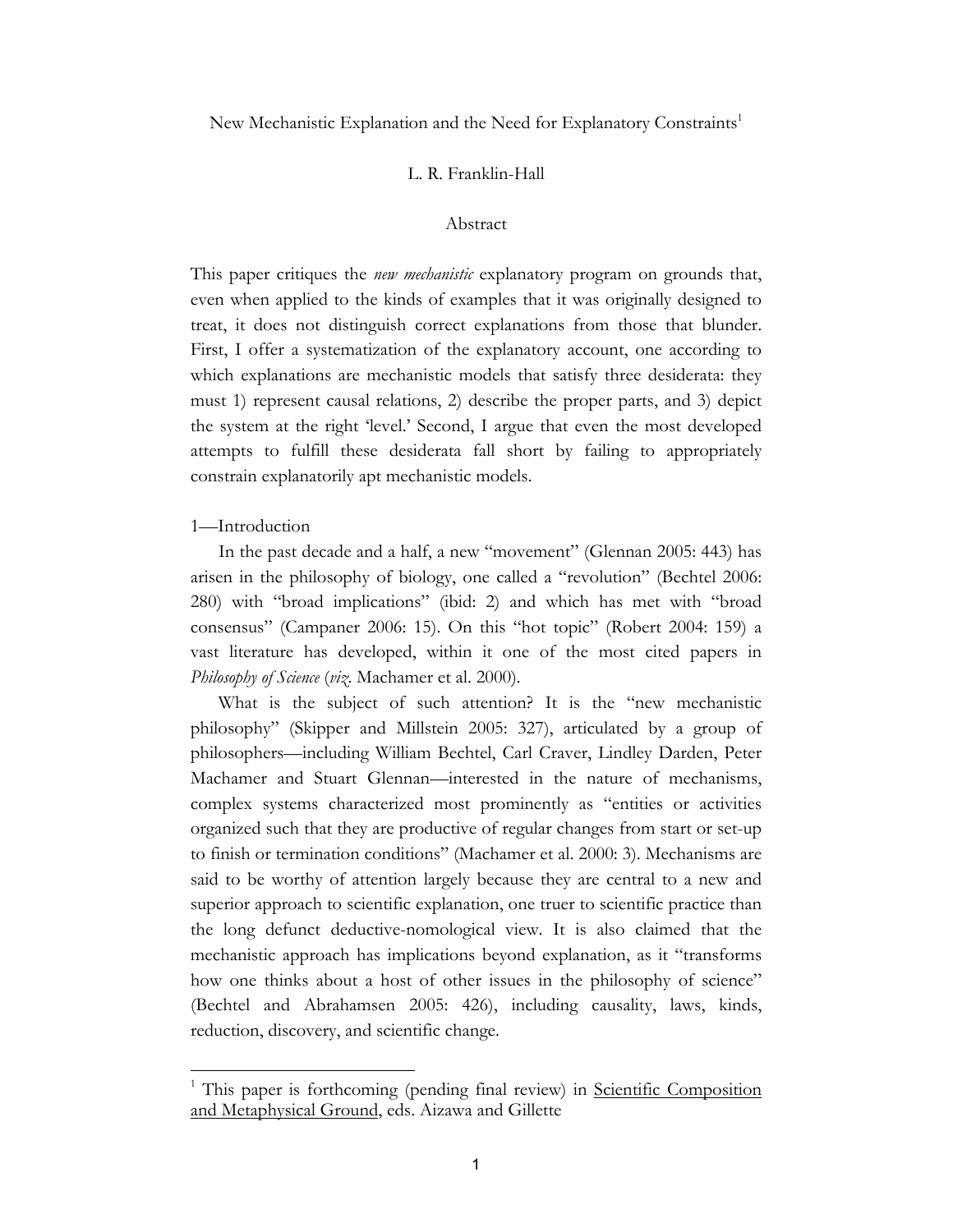Philosophical movements can be judged by their fruits. We can ask of them: what problems does a movement offer solutions to? Judging by both the language of the new mechanists and the influence of their work, it would appear that the mechanistic approach had served up a bevy of solutions. Yet I argue here that, at least with respect to its core project—that of elucidating the nature of scientific explanation—appearances are deceptive: the mechanisms movement has not yet yielded the advertised results. This is not because mechanisms advocates are committed to claims that are false. My critique is motivated instead by concerns that mechanistic explanatory accounts offered to date—even in their strongest formulations—have failed to move beyond the simple and uncontrovertial slogan: 'some explanations show how things work.' In particular, I argue that proposed constraints on mechanistic explanation are not up to the task required of them: namely, that of distinguishing acceptable explanations from those that, though minimally mechanistic, are uncontrovertibly inadequate.

Sections 2 and 3 sketch a version of the new mechanistic explanatory account, one constructed by combining the most promising proposals from across the mechanistic corpus. After articulating three principles at the heart of this picture—concerning causation, parts, and explanatory level—sections 4 through 6 argue that these principles remain promissory notes. The paper concludes in section 7 with an evaluation of the mechanistic explanatory program.

#### 2—The Mechanistic Explanatory Framework

Scientists in many disciplines—but particularly in biology—frequently refer to *mechanisms* when describing the systems they investigate, provoking a natural question: "what is a mechanism?" Answers to this question from advocates of the new mechanistic philosophy—such as from Machamer et al. (2000: 3), Bechtel and Abrahamsen (2005: 423), and Glennan (2002: S344)—differ more in language than content; all agree that a mechanism is a physical system composed of at least somewhat organized parts whose interactions either bring about, or constitute, some phenomenon.

Though mechanisms may be germane to various philosophical endeavors (Levy 2013; Nicholson 2012), most prominent is their central place in a theory of explanation, one intended to apply to many of the biological sciences. According to that theory, explanations are explanatory in virtue of communicating facts about "how things work" (Craver 2007b: 110) in the system that brings about, or constitutes, the phenomenon to be explained. These facts should be communicated by a largely veridical representation called a *mechanistic model*—of the system responsible for the explanandum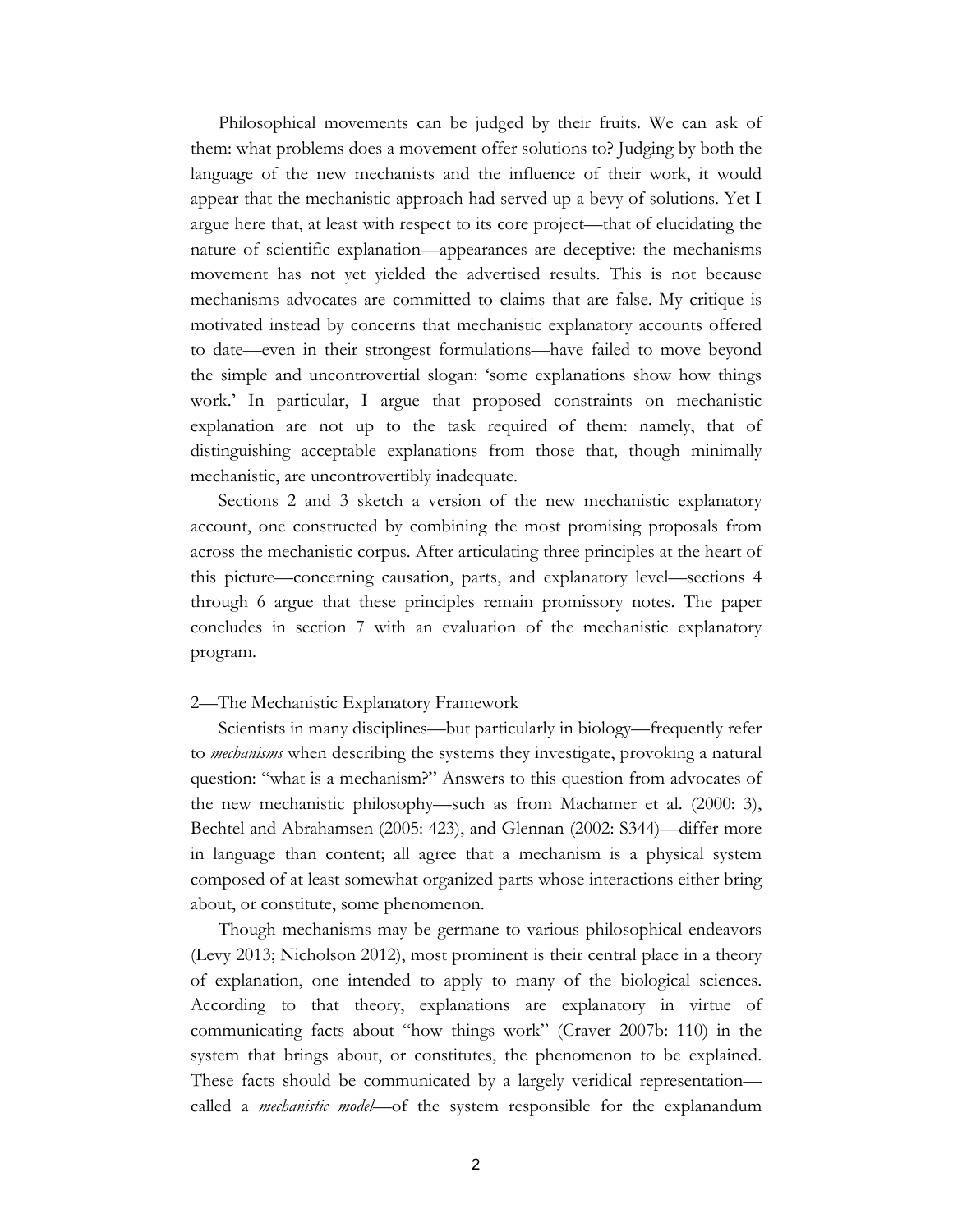phenomenon (Bechtel and Abrahamsen 2005: 425; Craver 2006; 2007b: vii; Glennan 2005: 446; Machamer et al. 2000: 3).

Mechanistic models need not take some canonical form, nor must they be usable to derive a statement of the explanatory target (Bechtel and Abrahamsen 2005: 430; Bechtel 2011: 537; Craver 2007b: 160; Machamer et al. 2000: 23). What they must do is account for a system's capacity to produce certain outputs in response to certain inputs. To do this in a properly mechanistic style, they should describe the system as having multiple parts that are organized in some respect and that change through time according to dynamic principles, principles that might be understood to reflect activities, laws, or some other species of regularity. When such models bridge inputs and outputs as required, they can directly explain systems-level capacities; they may also explain particular events when supplemented by a statement of initial (i.e., activation) conditions.2

The most important variety of model that new mechanists judge as *unexplanatory*—at least when deployed to explain the biological phenomena that interest them most—is the *global model*, one constituted by a single dynamic principle stating that a system experiencing such-and-such inputs will produce such-and-such outputs.<sup>3</sup> Global models treat systems as opaque black boxes; they fall short explanatorily in virtue of failing to look 'under the hood' and "beneath the regularities couched at the behavioral level to reveal underlying mechanisms" (Kaplan and Bechtel 2011: 442).

# 3—Formulating Explanatory Constraints

<u> 1989 - Jan Stein Stein, fransk politiker (d. 1989)</u>

The explanatory framework sketched above is plausible yet incomplete. The basic problem is that, for any candidate explanandum phenomenon that the new mechanistic account aims to treat, there exist an enormous range of models that satisfy the above-noted core mechanistic conditions, i.e., by representing the system in terms of organized parts that change according to dynamic principles. Yet, only a handful of these models appear to be

<sup>&</sup>lt;sup>2</sup> Beyond token capacities and events, mechanists also aspire to treat regularities. Though the details are rarely made explicit, a given regularity can be explained via a mechanistic model jointly applicable to all of the particular systems underpinning a regularity's instances; to do this, such a model must be at least somewhat abstract. For a discussion of how this might work, see Strevens' 'First Fundamental Theorem of Explanation' (2008: chapter 7).

<sup>3</sup> Mechanists also judge unexplanatory *phenomenological models*—those that don't purport to describe the inner workings of the system at issue—as well as mechanistic models that are false (even allowing for limited idealization) of the systems they purport to describe. As these exclusions will be uncontroversial for any fan of causal explanation, they require no discussion.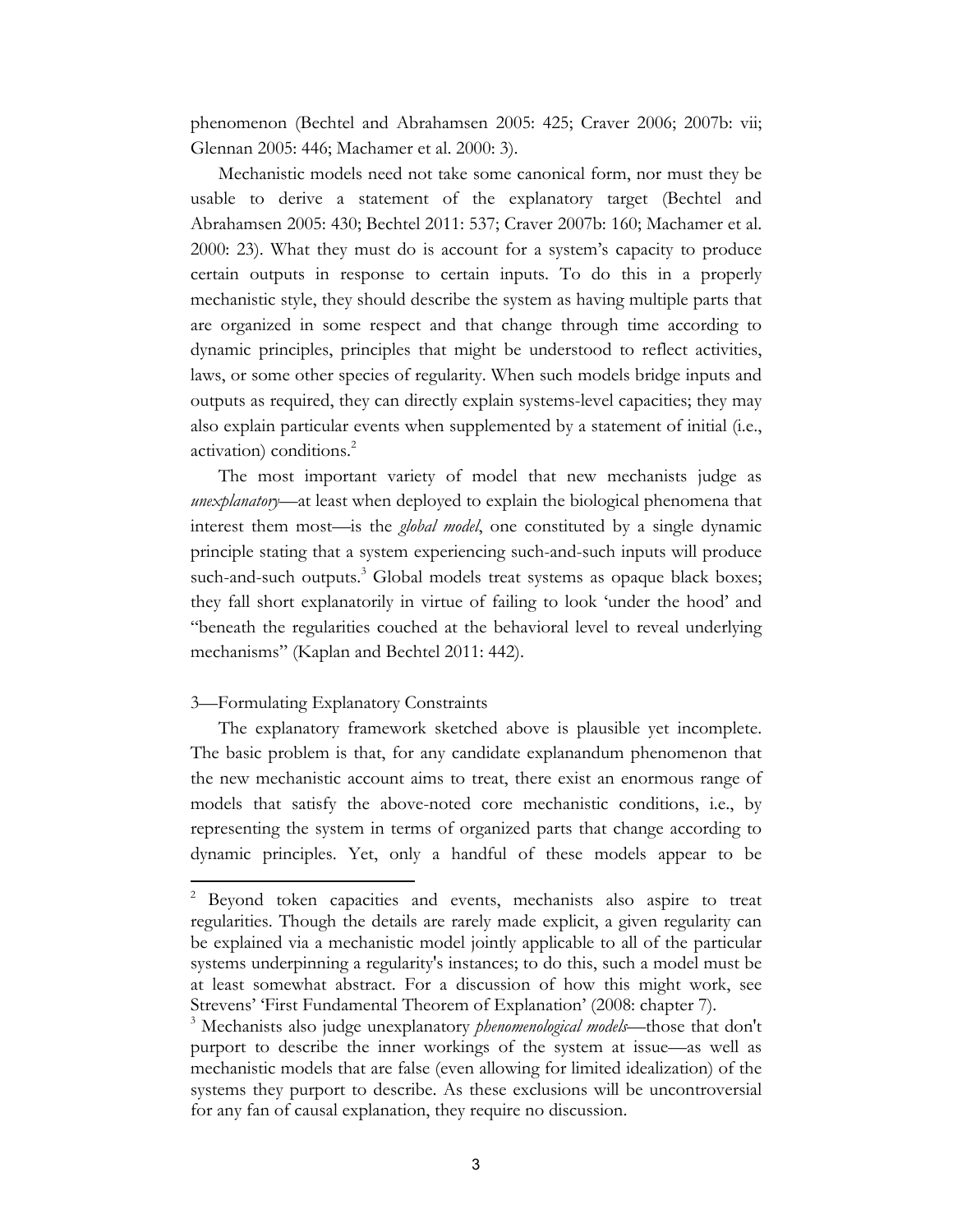explanatorily apt. Thus, to fill out the account we must design constraints capable of distinguishing the good mechanistic models—those that provide adequate explanations—from those that fall explanatorily short.

To illustrate this challenge, and to motivate the new mechanistic contributions that might be used to meet it, I will describe four veridical, mechanistic models for a single phenomenon: a neuron's capacity to release neurotransmitters at its axon terminal when its dendrites are exposed to neurotransmitters, and not otherwise. <sup>4</sup> While the first model, called here the *Standard Model*, is explanatorily acceptable—based as it is on textbook accounts—the other three will appear flawed. They each make a distinct variety of explanatory error and can illustrate in the breach the constraints that a mechanistic model must fulfill to be explanatorily acceptable.<sup>5</sup>

According to the Standard Model, a neuron's capacity to release neurotransmitters when exposed to them is explained by describing the neuron as composed of a variety of somewhat organized macro-molecular parts, including membranes, channels within them, and ionic concentrations in the internal and external environment—all of which interact according to dynamic principles, such as one stating that neurotransmitter binding is followed by channel opening. <sup>6</sup> Though these details could be communicated in a variety of ways, they are most often presented in narrative form, as follows: neurotransmitter exposure leads neurotransmitter molecules to bind to ligandgated receptors located in the dendrite membrane. Upon binding, these channels open. Then sodium ions rush into the cell, depolarizing the membrane locally. Next, a population of voltage-gated membrane channels, located in the same region, also open and more sodium enters. This begins a

<sup>4</sup> Though this phenomenon is often modeled probabilistically, I treat it deterministically for the sake of expository simplicity. This simplification is innocent; over-permissiveness would be found equally on any probabilistic formulation.

 $<sup>5</sup>$  All four candidate models maintain that a neuron behaves thus because it is</sup> constituted in such a way that 1) it does not release neurotransmitters absent neurotransmitter exposure, and 2) exposure initiates a cascade of events, one of which is neurotransmitter release. Yet, the first condition is customarily taken for granted, and explanatory presentations focus on the second by describing the relevant features of the constitution of the neuron, and how exposure—given this constitution—has the specified result.

<sup>6</sup> Just as the overall phenomenon might be treated either probabilistically or deterministically, so it goes with this dynamic principle. Though I will not worry about the details, which sort of treatment is most apt will depend on how the channels are individuated. If *single channels* are separately represented, a probabilistic treatment is most appropriate; if large collections of channels are treated together, deterministic treatment will be preferred.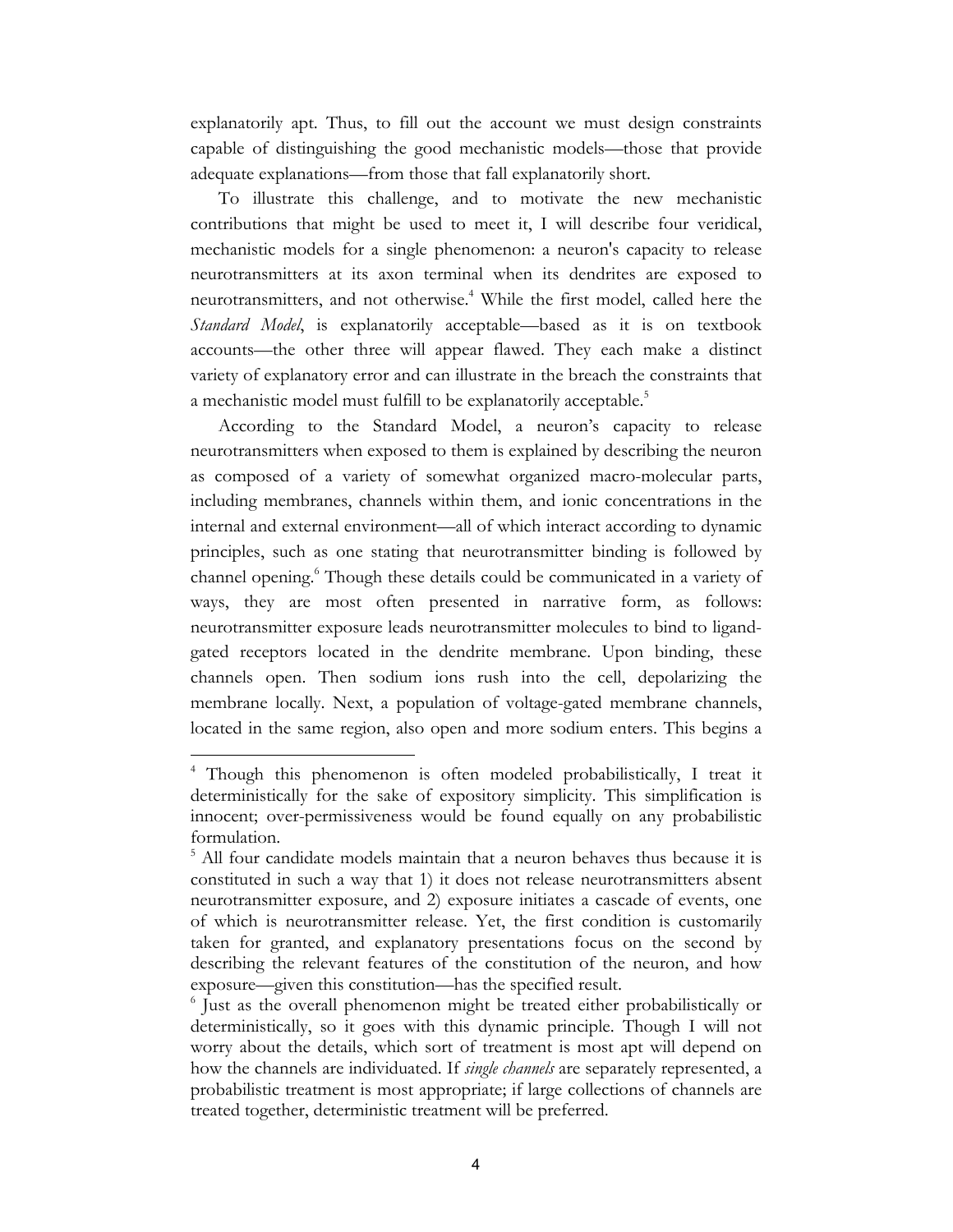cascade of channel opening, depolarization, and further channel opening, that moves up the neuron until it reaches the neuron's axon terminal where voltage-gated calcium channels open and calcium enters the cell. Finally, vesicles containing neurotransmitters located near the axon terminal bind with the membrane, releasing neurotransmitters to the extra-cellular environment.

To formulate a second of kind model that applies to the same explanandum, consider any regular 'side-effect' of neurotransmitter binding, such as the mild vibration of the cell membrane surrounding the receptor. Presume that whenever the neuron is exposed to neurotransmitters, this vibration occurs, but it has no consequences on the remainder of the cell depolarization process. Given this, we can formulate a model identical to the Standard Model, except that it appeals to two alternative dynamic principles, one relating neurotransmitter exposure and membrane vibration, and a second relating vibration and any later event genuinely relevant to neurotransmitter release, e.g., the entry of calcium into the axon terminal. With these principles and others, such an alternative model might bridge inputs and outputs, stating first that neurotransmitter exposure is followed by membrane vibration, itself followed by cellular calcium entry, eventuating finally in neurotransmitter release.<sup>7</sup> Like the Standard Model, this model can appeal to organized parts changing according to dynamic principles. Nevertheless, it is flawed in virtue of making what I call a *causation error*.

A third kind of model correctly describes causal connections between a system's parts, but individuates those parts in a non-standard—and explanatorily deficient—way. Consider, for instance, a model that describes just four connected parts of the neuron, large chunks of bio-mass extending about one-fourth of the way from dendrites to the axon terminal, each capable of taking at least two states. This model might be used to account for the target phenomenon as follows: neurotransmitter exposure changes the state of the first part, which modifies the state of the second part, in turn modifying the third in the same way, and then finally the last hunk of neuronal materials, eventuating in the output of interest—neurotransmitter release. This model, however peculiar, is also properly mechanistic: it describes multiple organized parts, changing according to dynamic principles, and principles that themselves

<sup>7</sup> Some might suggest that this model isn't mechanistic *at all*, insisting that to be mechanistic a model must satisfy a causal constraint. This would be to cut up the project slightly differently than I have, but with no consequences for the overall argument. The task facing the new mechanist would still be to cash out the causal constraint; it matters not whether that constraint is appealed to in the definition of mechanistic models *simpliciter*, or (as in my exposition) in the characterization of *explanatorily adequate* mechanistic models.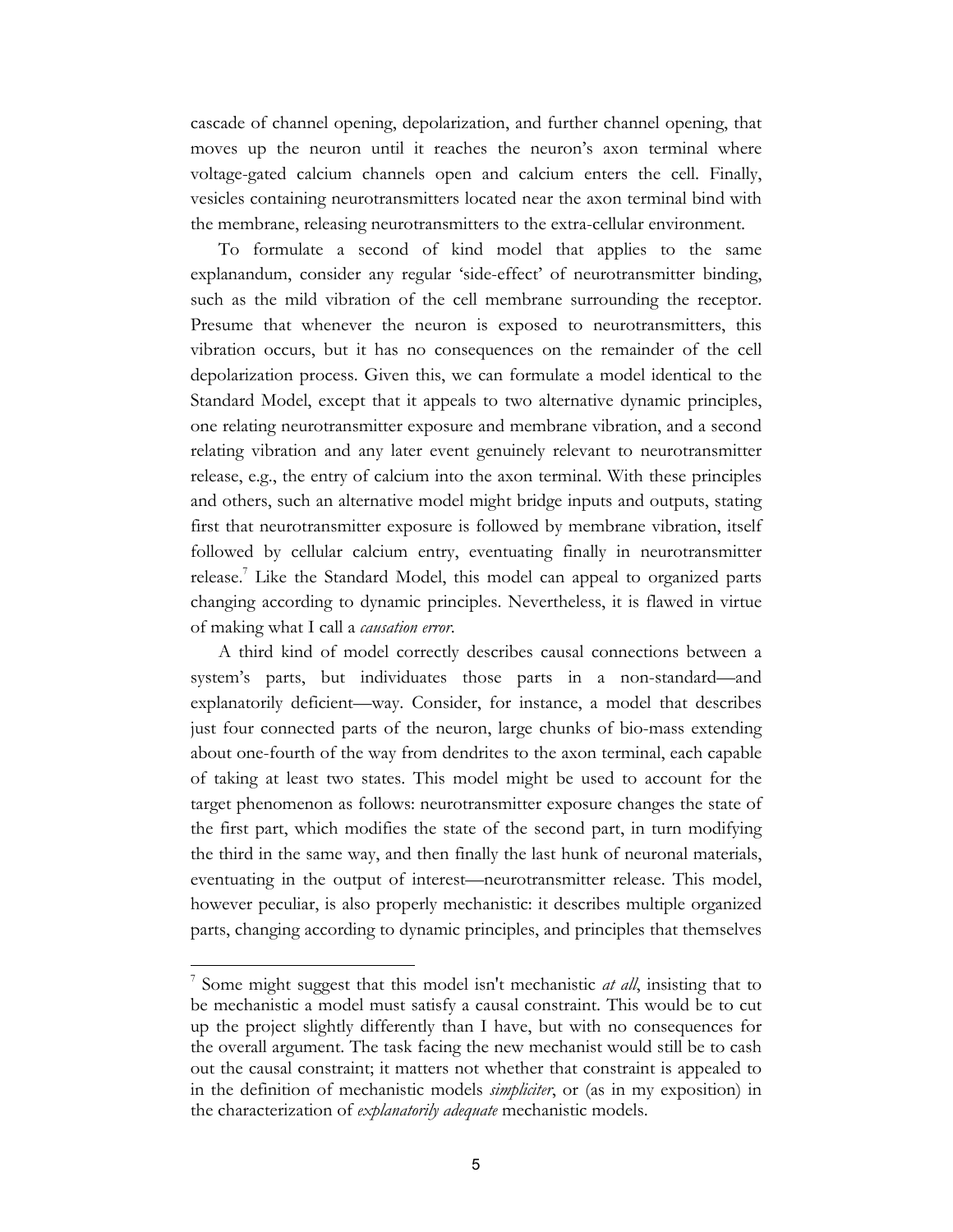track the causal order. Nevertheless, in virtue of its gerrymandered carving of the system into quarter-neurons, it fails to reflect actual explanatory practice, and is intuitively un-explanatory. It makes what I will call a *carving error*.

The fourth model characterizes both real causal connections and appeals to 'natural,' rather than gerrymandered, parts. Its distinctive explanatory shortcoming is that it describes the system at the wrong 'level,' in terms of organized atomic parts changing according to dynamic principles (in this case, principles aptly called *laws*) describing atomic interactions. Such a model will be so complex that, in contrast with the three rehearsed already, it is not possible here to sketch the course of events it would describe as following from neurotransmitter exposure. Yet such a low-level model will still satisfy the requirements of the mechanistic framework above: it describes organized parts that change over time according to dynamic principles, collectively bridging inputs and outputs. By depicting the neuron in such detail, it makes what I call a *zooming error*, and should, as above, be censured by any explanatory account that takes actual explanatory practice as its touchstone.<sup>8</sup>

The three flawed accounts just sketched were easy to design, and equivalent alternatives are readily available for any explanandum you might choose; they require no real creativity or insight. One starts with the inputoutput relationship for which the mechanistic model must account. These inputs and outputs, as the mechanists rightly emphasize, will be underpinned, in any particular system, by a complex set of connections between that system's parts. To produce a model that errs *causally*, describe at least some portion of the system underlying the explanandum behavior in terms of correlational—not causal—principles. To produce one that makes a carving error, describe that underlying system veridically, but use a peculiar set of terms, those that individuate the system in a non-traditional way.<sup>9</sup> Finally, to produce a model at the wrong *level*, either zoom in on the parts of the system more than is explanatorily appropriate—by describing, for example, the inner working of entities usually treated as wholes by scientists accounting for the focal phenomenon—or fail to break the system into parts, thereby producing a global model.

<sup>&</sup>lt;sup>8</sup> A zooming error is a species of carving error, and they are separated largely for rhetorical purposes. The first prototypically concerns using gerrymandered parts, while the second concerns otherwise 'natural' parts at too fine (or coarse) a grain, considering the explanandum phenomenon.

<sup>9</sup> Though many peculiar sets will exist, not any will do: they must still be sufficiently expressive that they can be used, in concert with some set of dynamic principles, to bridge inputs and outputs.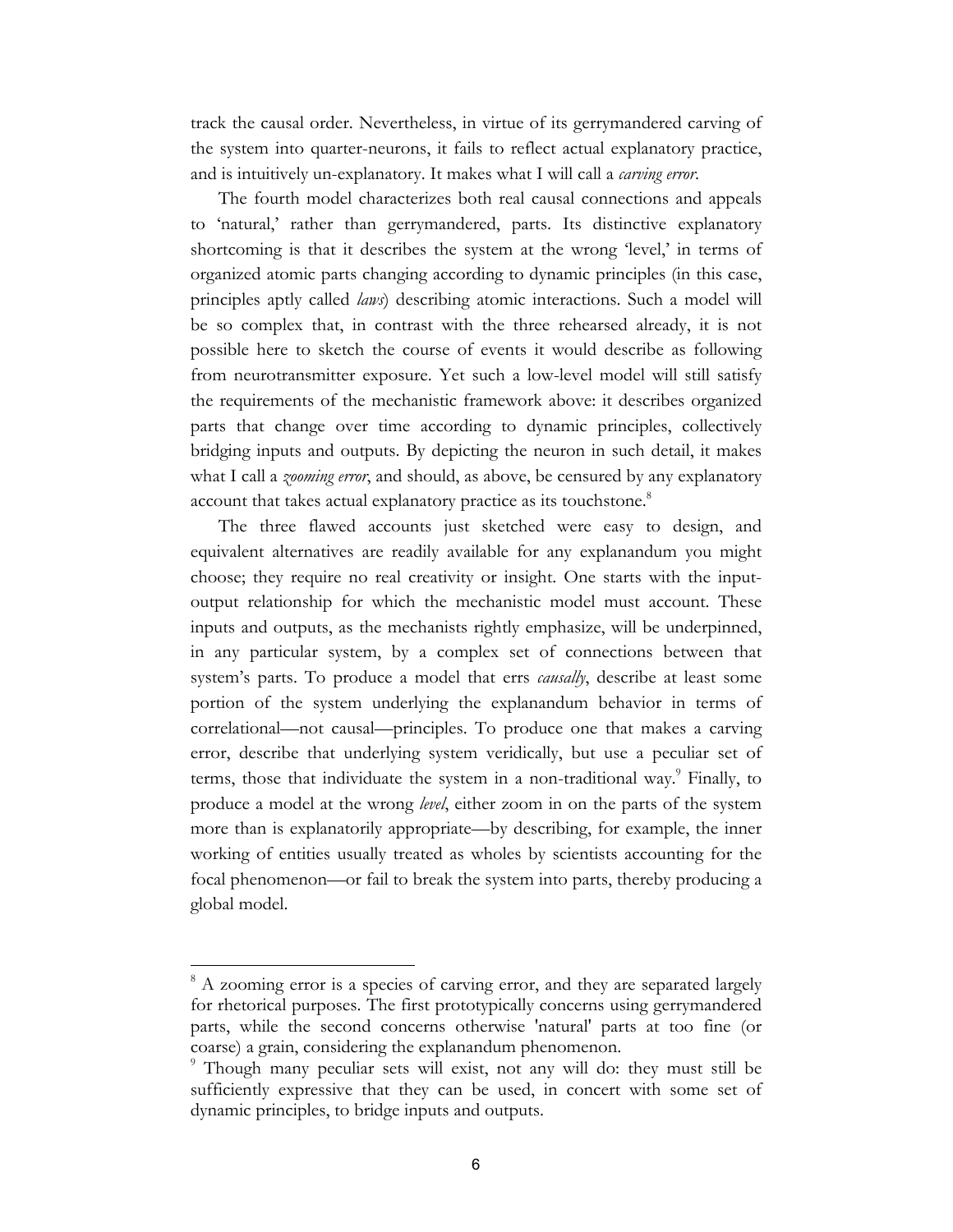At the core of the mechanistic explanatory account, as I reconstruct it, stand three standards that rule out models that suffer from these three types of errors. These should act—either individually or collectively—as a kind of sieve, sifting out the detritus, and revealing the explanatory nuggets.

The Causal Standard: The dynamic principles that describe system change should be *causal*. Different workers attempt to spell out this requirement differently, sometimes drawing strategies from theories of causation produced independently of the mechanisms movement. For instance, some mechanists depend on Woodward's (2003) version of the interventionist account of causation (Craver 2007b, Glennan 2002), while others develop their own activities theory (Bogen 2005, Machamer 2004).

The Carving Standard: Models should carve mechanisms "at their joints," describing them in terms of the appropriate set of parts (Craver 2006: 367; Bechtel and Abrahamsen 2005). They should not reflect the "arbitrary differentiation of the parts of a whole" (Bechtel 2008: 146). For instance, parts appealed should be good parts, like macromolecules, rather than bad parts, like quarter-neurons.

The Levels Standard: Models should represent the system at the right "level," or grain, which in the judgment of many (though not all) new mechanists will not be a fine-grained physical specification but will be in various ways abstract (Levy and Bechtel 2013). In particular, some will hold that an explanatory model should represent systems at the level *just below* that of the explanandum phenomenon. Thus it may be a mistake to explain neurotransmitter release at the axon terminal in terms of atomic events, or even in terms of an "influx of sodium" into the terminal, rather than in terms of a comparatively coarse-grained event like "depolarization" (Craver 2007: 23).

How successful are these standards? The burden of the next three sections is to argue that they are not yet up to the task assigned to them: that of distinguishing the genuinely explanatorily models from the many that fall short.

## 3—The Causal Standard

According to the first standard, the dynamic principles embedded within explanatory models must describe *causal relations*, not mere relations of correlation. As Craver notes, "analyses of explanation must include reference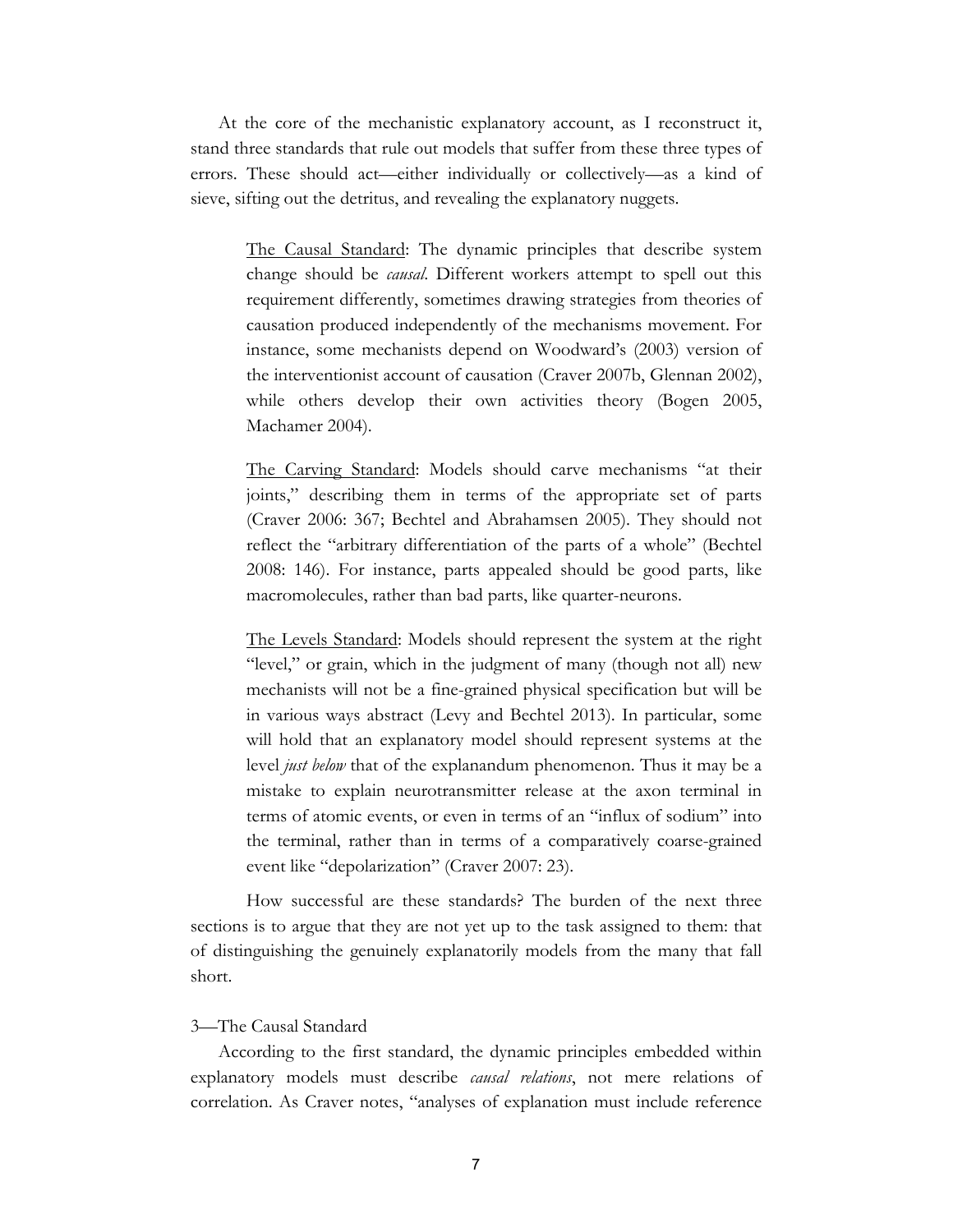to causal relationships if they are to distinguish good explanations from bad" (2007a: 8).

This basic claim is highly plausible but requires elaboration. After all, though causation is one of the most familiar features of our world, it is also among the most obscure. What is this relation between cause and effect, the basic material out of which a causal explanation is constructed? Are causes related to effects, as Hume thought, just by their "constant conjunction"? Or does causation involve a more metaphysically loaded relation of *dependence* or *necessitation*? In that case, how are we to understand this more substantial connection, for instance, in terms of the truth of certain counterfactuals, or in terms of some relationship between universals?

Before discussing the new mechanistic approach to the causal relation, consider an alternative strategy that connects mechanisms and causation, pursued by an earlier generation whom we might call the 'old mechanists.' Peter Railton, Wesley Salmon and J.L. Mackie aimed to use mechanisms to contribute to our understanding of the causal relation, specifically to what distinguished causal connections from mere correlations. Mackie, for example, hoped that what he called a 'mechanism' might constitute "the long-searched for link between individual cause and effect"(Mackie 1974: 228-9). And both Salmon (1984) and Railton (1978) attempted to give an account of causation in terms of 'mechanism.' Many believe that these accounts failed on their own terms (Hitchcock 1995), though it was clear what these philosophers were up to: they were using mechanisms to do battle with "Hume's Ghost," and attempting to "glimpse the secret connexion" between cause and effect.

The relationship between this work and that of the new mechanists has not always been transparent. Machamer et al. (2000) explicitly compared the new mechanists' project to Salmon's and Mackie's but lamented that "it is unclear how to apply [Salmon's and Mackie's] concepts to our biological cases" (2000: 7). Glennan (2002) also suggests that the new mechanists' approach was a successor project, writing that while "philosophers of science typically associate the causal-mechanical view of scientific explanation with the work of Railton and Salmon, [….I] shall argue that the defects of this view arise from an inadequate analysis of the concept of mechanism" (S342).

Yet a clear contrast exists between the old mechanists and the new, and it may be misleading to see their projects as continuous. The key difference concerns the relationship between *cause* and *mechanism*. The old mechanists were trying to reduce causation to mechanism; however, most new mechanists use accounts of causation to understand the relations *between parts* (or, properties of parts) of mechanisms. Speaking metaphorically, old mechanisms were the causal glue, while new mechanisms are glued together by causes.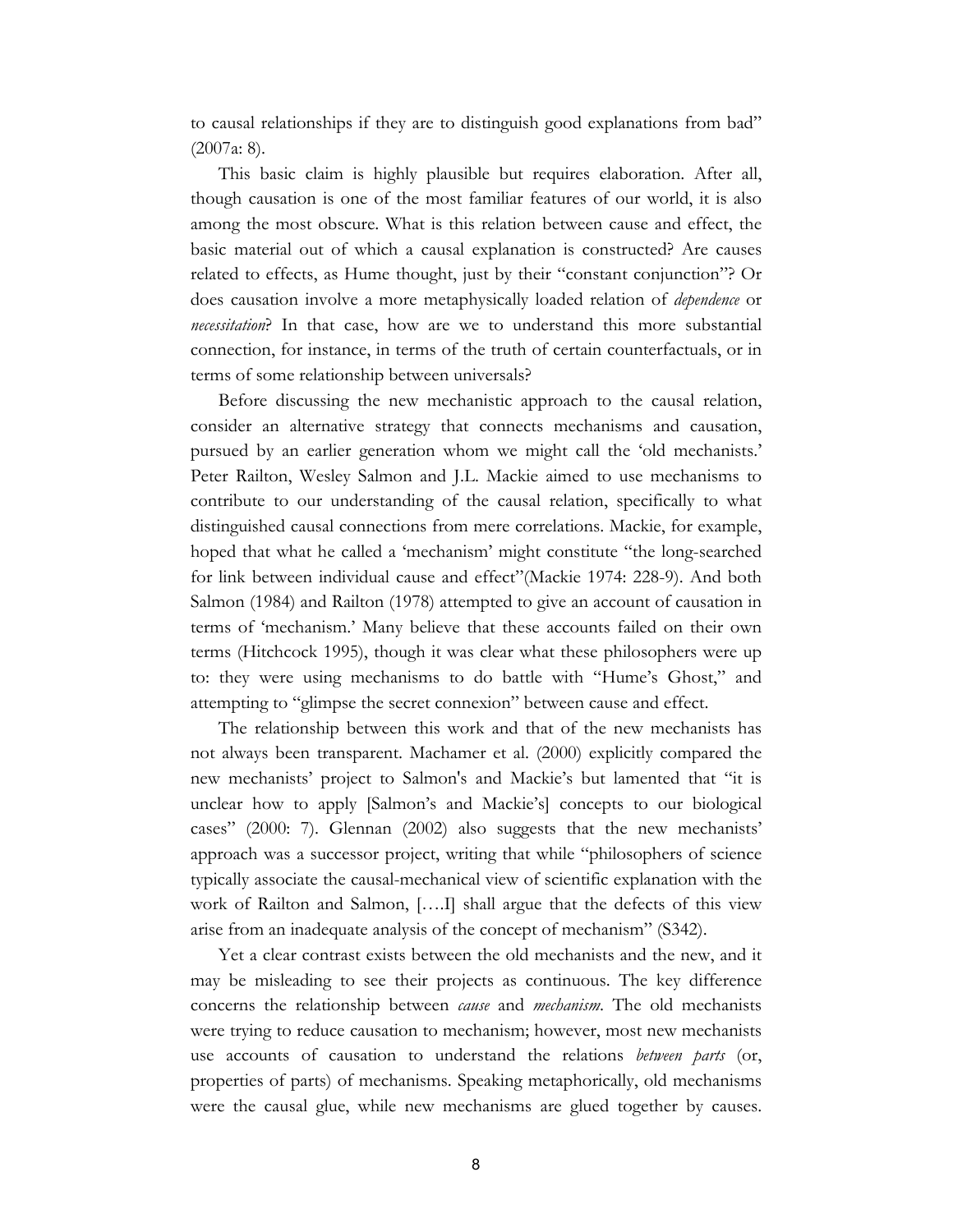Along these lines, recent commentary calls for abandoning "the idea that causation can be reduced to mechanism. On closer inspection, it appears that the concept of mechanism presupposes that of causation, far from being reducible to it" (Kistler 2009: 599).

Given that mechanisms don't reduce causation but instead require an account of it, what account should that be? Clearly, it must differentiate dynamic principles that reflect relations of correlation from those of causation. To this end, two paths have been taken. The first is to tie the mechanistic approach to an independent account of causation, one that may lack any interestingly mechanistic character, for instance, to Woodward's interventionism or Lewis' counterfactual account. Craver (2007), Glennan (2005) and Leuridan (2010) have pursued this strategy, adopting Woodward's (2003) account of causation, according to which causal relations are those "potentially exploitable for the purposes of manipulation and control" (Woodward 2003: 17). The second is to develop an account of causation with mechanistic contexts in mind. For example, Bogen (2008) and Machamer (2004) have pursued this option, developing an 'activities view' of causation.

Though the first approach—that of adopting an independent, nonmechanist account of causation—is perfectly reasonable, I will not explore it. Given the uncontroversial nature of the basic mechanistic conditions—at least for fans of causal explanation—those who fill out the mechanistic picture by adopting a self-standing account of causation are not much advancing the explanatory project. Needless to say, outsourcing causation may well be the right move for mechanists to make, and those who do so may still contribute to our understanding of scientific explanation; however, their contributions must come from elsewhere, presumably from their elucidations of the other two constraints on mechanistic explanations—on parts and level—which will be explored in due course.

Some mechanists have attempted to make sense of the causal relation via the notion of activities (see Bogen 2005, 2008; Machamer 2004; Waskan 2011). Here is an early statement of the view:

\* \* \*

An entity acts as a cause when it engages in a productive activity. […] A mechanism is the series of activities of entities that bring about the finish or termination conditions in a regular way. These regularities are non-accidental and support counterfactuals to the extent that they describe activities" (Machamer et al. 2000: 6-8).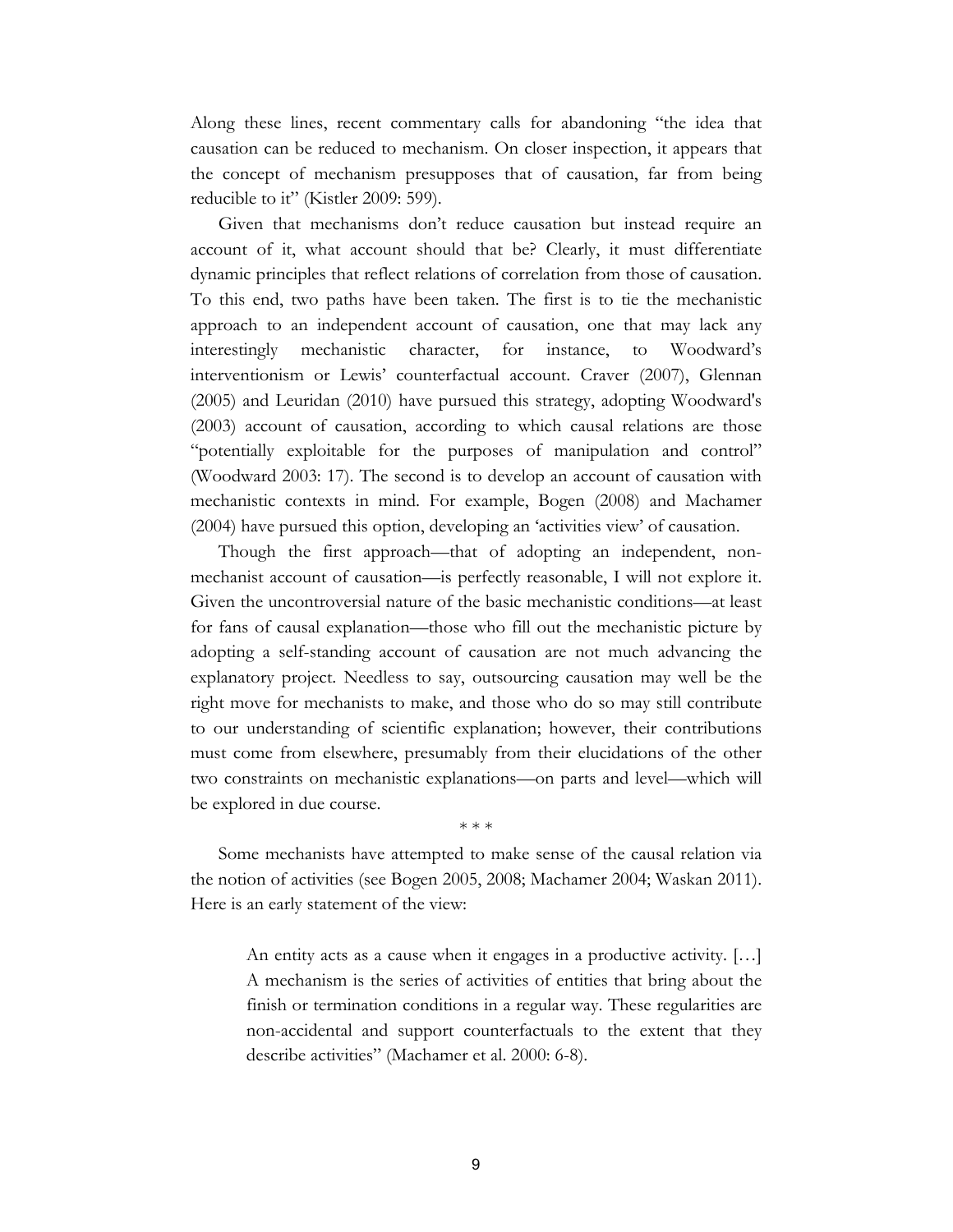The basic idea is that *X causes Y when related by an activity*. Focusing in this way on activities appears to provide a simple, scientifically informed analysis of causation that avoids many of the thorny matters—such as the nature of laws, regularities or counterfactuals—that consume those more metaphysically minded. As Bogen puts it, "[i]f the production of an effect **by activities** which constitute the operation of a mechanism is what makes the difference between a causal and a non-causal sequence of events, mechanists need not include regularities and invariant generalizations in their account" (Bogen 2005: 399).

This activities account, also called the "actualist-mechanist theory" (Waskan 2011), is offered as one of many *process* or *production* theories of causation (Hall 2004). In this case, what makes for a causal connection is an *actual process* of a certain type. Early advocates of the process approach had empiricist sympathies: they were suspicious of the counterfactuals that seemed necessary to make sense of a dependence relation, and wanted to do without them. Their task was to distinguish, in general terms, causal processes from what are sometimes called 'pseudo-processes' that may reflect merely correlated events, and all without a counterfactual crutch.

There appear to be two ways of making 'activities' part of a philosophically informative theory of causation. Most obviously, activities might be the 'special sauce' that distinguishes the genuinely causal processes. The philosophical task would be to describe these activities, characterizing precisely how they are special. The activity approach would, in this case, be structurally similar to the old mechanists' accounts, noted above, which offered not 'activities' but 'mechanisms,' understood in terms of the capacity "of transmitting a local modification in structure (a 'mark')" (Salmon 1984: 147) or "the exchange [or persistence] of a conserved quantities" (Dowe 1995: 323) as tools with which to separate the causal wheat from the correlational chaff.

Second, the activities approach might, though refraining from the above task, identify what the activities in fact are. This could be likened to Descartes' attempt to characterize the causally efficacious properties—such as extension and velocity—as part of a quest to banish the 'substantial forms' and 'final causes' which Descartes' contemporaries appealed to, in his view, willy-nilly. Jon Elster's work on functions in the social sciences also has this character. He emphasizes the importance of uncovering the 'nuts and bolts' of social mechanisms because he believes that—absent a selection process—the functional properties that are appealed to in social-scientific explanations are actually explanatorily empty (Elster 1989). This sort of project would be particularly well-motivated if the new mechanists suspected that biologists were likewise appealing to non-explanatory, non-causal features.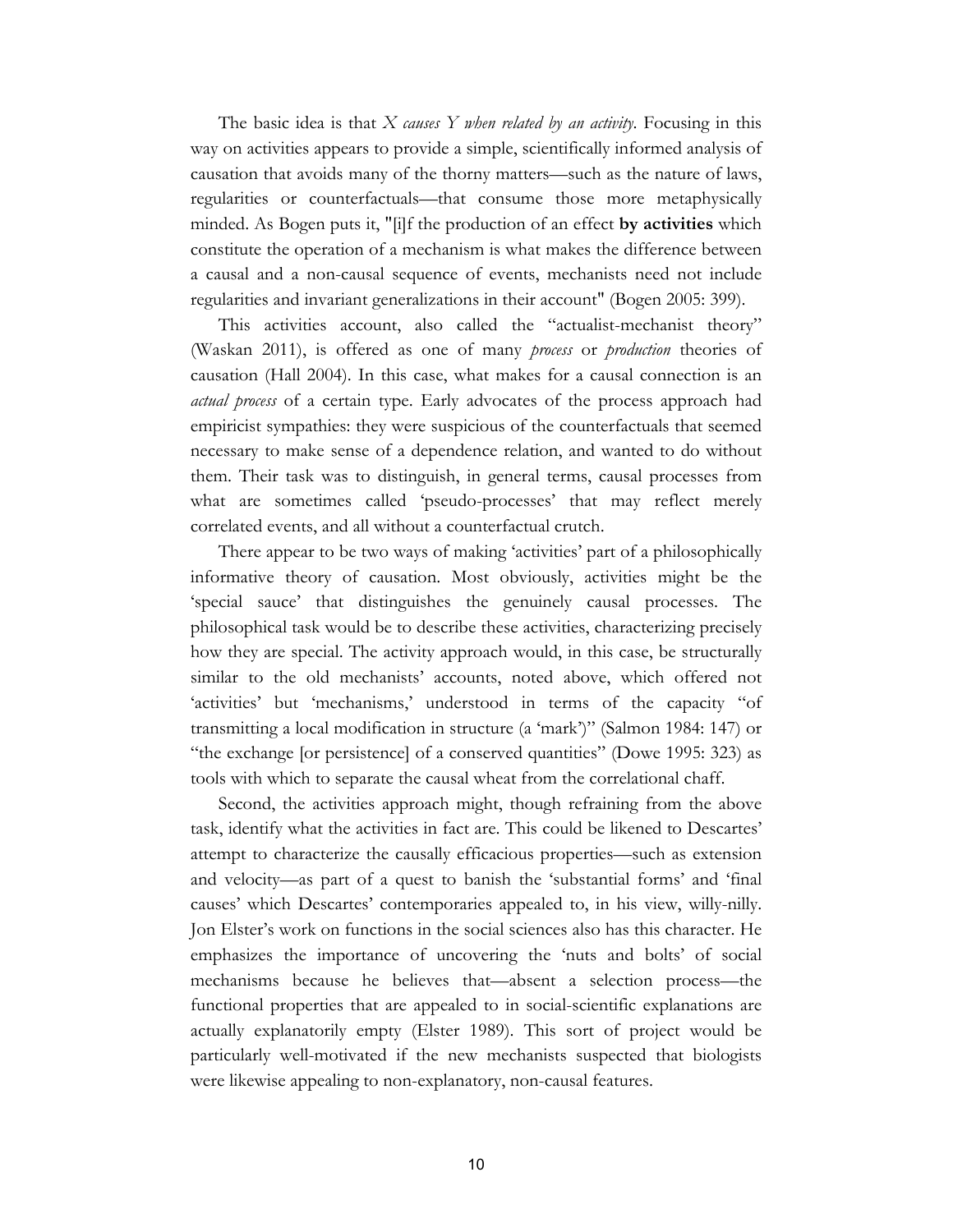Yet those developing an activities account of causation have refrained from both of these tasks. Advocates dodge the first project by claiming that 'activities' have merely verbal unity. Scientists do somehow distinguish 'causally productive' activities from those that are not, but the distinction cannot be "captured informatively by any single account"(Bogen 2008: 116). This is because "there is no informative general characterization which discriminates causally productive activities from goings on which are not causally productive of the effect of interest"(ibid: 113; Machamer 2004). Mechanists also refrain from the second undertaking. Unlike Descartes and Elster, they evince no general skepticism regarding the activities appealed to by the competent scientists whose work they study, noting instead that "acceptable causal relations are those that our scientific investigations reveal to us as how the world works" (Machamer ms.: 4). And they claim, wisely enough, that there is no definitive list that philosophers might produce of the activities, and that it is the job of scientists, in any case, to compile it.

The central feature of this account of causation—the activity—is, from a philosophical perspective, brute. Scientists identify activities, but they have nothing generally in common; short of listing those taken seriously by scientists at a given time, we can't say anything about what they are. It remains possible that the quest to find "a general account of causality like Hume's, Hempel's, or Woodward's" is misguided, and that we'd be better off talking only of particular activities (Bogen 2008: 214). Yet, if we take these claims seriously, the content of the first restriction on explanatory models—that they call on causal dynamic principles—is completely opaque. Were I to offer a model containing a dynamic principle which (intuitively) reflected relations of correlation—such as the model above that referred to membrane vibration all that could be said is that such a model is bad because it doesn't reflect activities, and that activities themselves were just the things that competent scientists talk about.

## 4—The Carving Standard

The second mechanistic explanatory standard insists that explanatory models truck in the *good parts* of a mechanism. These are sometimes called "working parts" (Bechtel 2008) or "working entities" (Darden 2008), though they are most commonly labeled "components" (Bechtel and Abrahamsen 2005: 425; Craver 2006: 369; 2007: 188), terms I use interchangeably. In contrast to a gerrymandered part or "piece," which can result from any conceivable decomposition, including those that "slice," "dice" or "spiral cut" a mechanism, component "cut mechanisms at their joints" (Craver 2007b: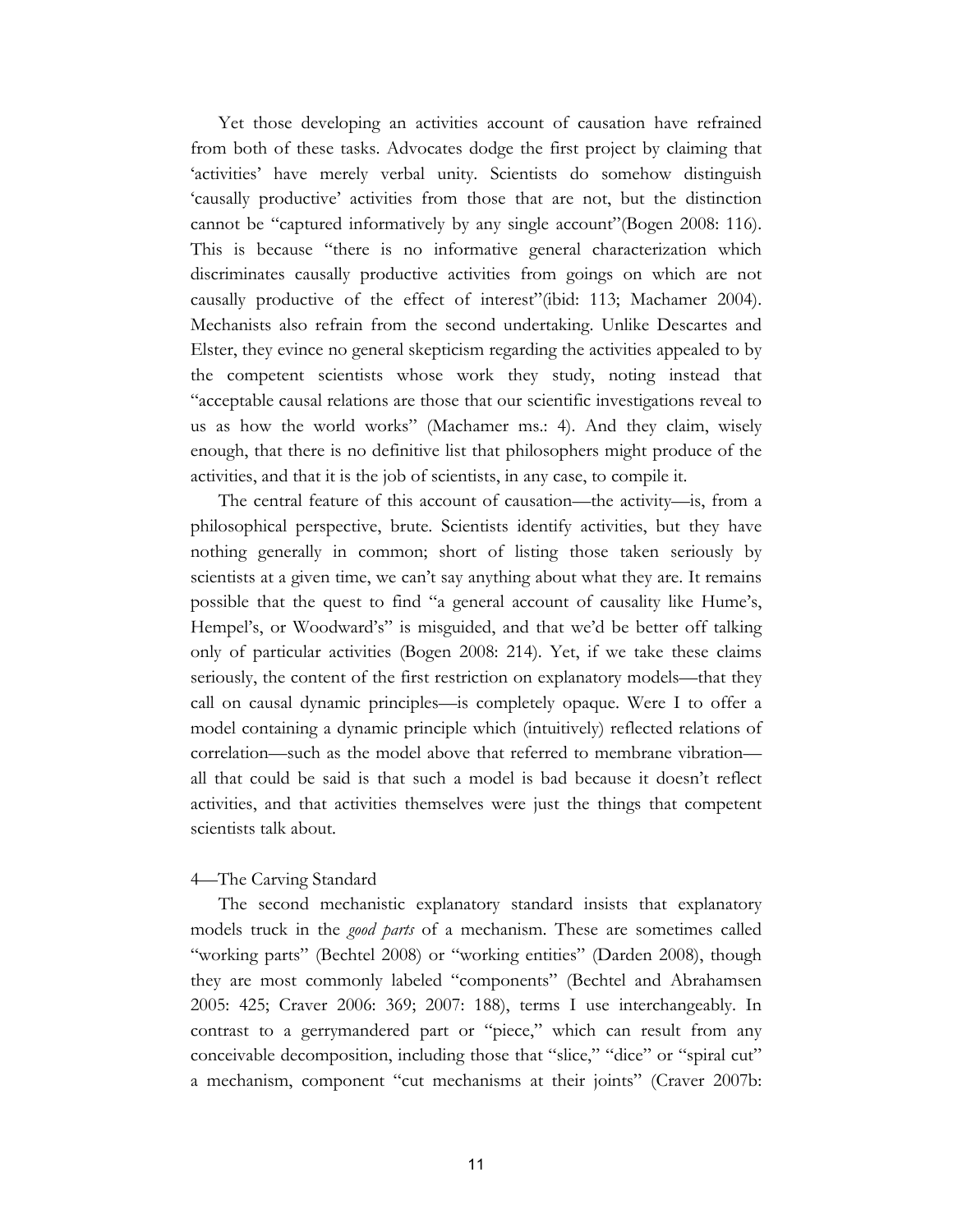187-188; see also 2007a: 5). As such, components are not mere results of "arbitrary differentiation" (Bechtel 2008: 146).

Requirements on *components* aim to solve the *carving problem*. Though all mechanistic explanations bridge the inputs and outputs of a system with a veridical mechanistic model, there are multiple ways of decomposing a system into organized parts. Furthermore, multiple mechanistic models—i.e., those reflecting different decompositions—can bridge inputs and outputs as required. Such alternative models describe the internal working of the same system(s) using different vocabularies. In these alternative terms, the models package some of the same information—most notably, information about how output states depend on input states. Yet, none of these models can be censored for being non-mechanistic or false.

In the face of these false riches, the carving problem is that of providing a principle that distinguishes the good explanatory models from the bad. On the one hand, it is very clear that, in explaining various goings-on, scientists routinely carve mechanisms into *good parts*, rather than gerrymandered entities. But, on the other hand, it isn't transparent what—if anything—this practice is tracking. Fundamentalists may try to side-step the issue by asserting that appearances aside—the only appropriate explanations are those that 'carve' systems into their fundamental physical constituents governed by physical laws. In contrast, however, many new mechanists do embrace explanations appealing to non-fundamental parts and properties. This gets them much closer to actual scientific practice, at the cost of then needing to specify which 'high-level' mechanistic models are appropriate.

## *i. Good Parts as Components*

<u> 1989 - Jan Stein Stein, fransk politiker (d. 1989)</u>

In the context of addressing a variety of different topics, including but not limited to the carving problem, Carl Craver has articulated a number of features that "good" or "real" parts, also called "components," must possess (2007: 128-133, 187-195). <sup>10</sup> These features are a mix of epistemological and more metaphysical requirements. All are rather undisputed as necessary conditions on the parts described by mechanistic models, and are frequently mentioned by proponents of the mechanistic approach to explanation.<sup>11</sup>

 $10$  In particular, in addition to potentially addressing the carving problem, these conditions are offered as standards for distinguishing models that appeal to "real parts" from those that describe "fictional posits" (Craver 2007: 128-133).

 $11$  I focus on Craver's presentation because it is the most systematic available, but it is characteristic of the new mechanist literature. For instance, compare Darden's (2008: 961-962) discussion of "working entities" and Machamer et al.'s (2000: 5-6) comments on individuation of entities and activities.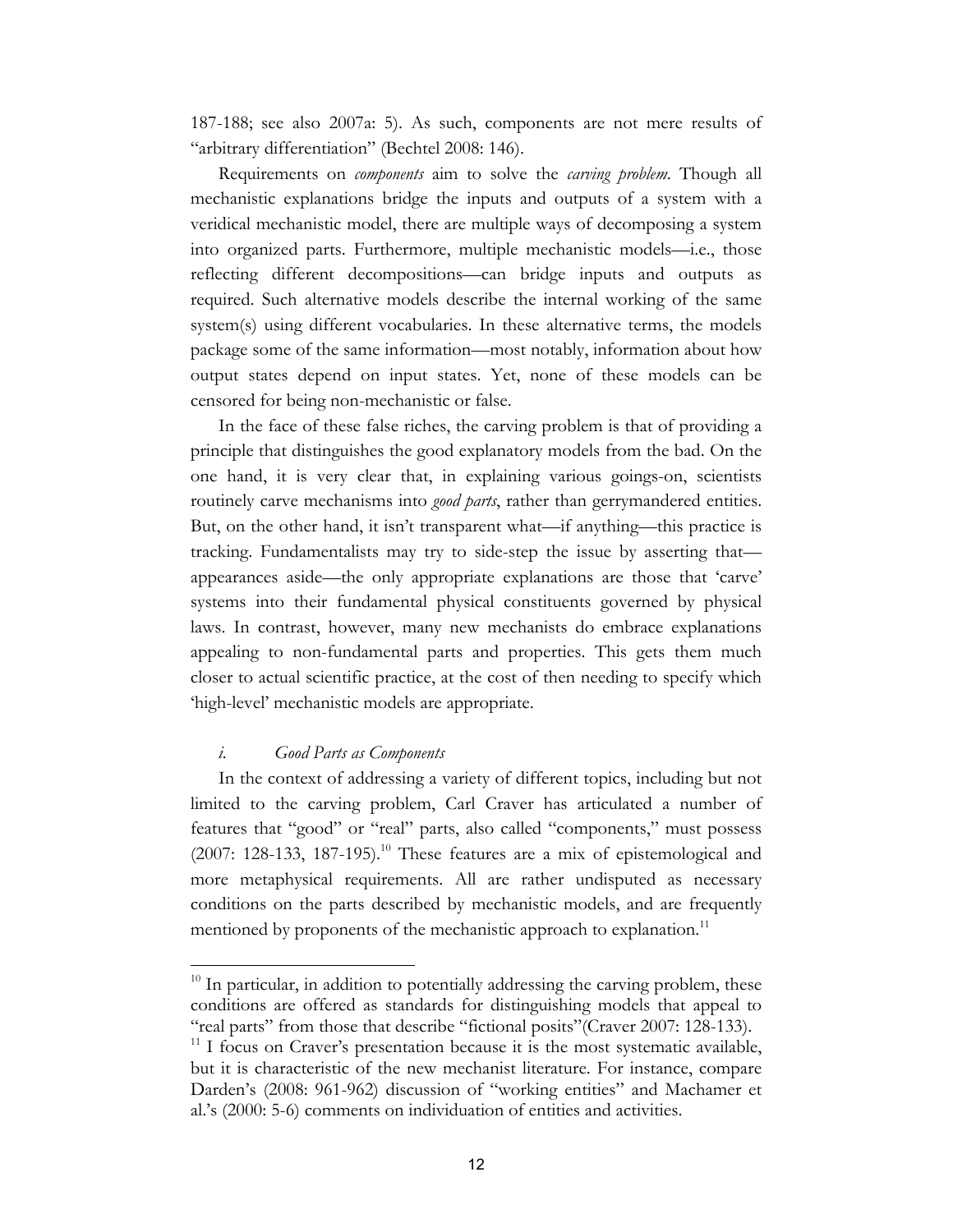- 1. Robustness: components should "be detectable with a variety of causally and theoretically independent devices" (2007: 132).
- 2. Manipulability: it should be possible "to manipulate the entity in such a way as to change other entities" (2007: 132).
- 3. Plausibility: components should be "physiologically plausible" (2007: 132).
- 4. Stability: components should have a "stable cluster of properties" (2007: 131) and should be "loci of stable generalizations" (2007: 190).

The first standard is that components be *robust*. Though some discussions of robustness have a more metaphysical cast, the variety of robustness at issue here is epistemic. To say that a component is robust is simply to say that it is detectable by different kinds of devices, optimally those operating on different principles. This standard is inspired by the usefulness of multi-device detection in helping scientists to distinguish genuine features of a system from artifacts (Culp 1994).

Yet, robust detectability will not address the carving problem. First, no device detects individuated parts *as such*, and consequently no part component or otherwise—can be detected by more or fewer devices than another. To illustrate, consider an electron micrograph of a cell. Such a micrograph is (roughly) a representation of the electron density of material in different regions. Patterns in the density revealed by electron microscopy can provide evidence about the features of particular components, such as the shape of a membrane channel. The micrograph itself, however, does not detect which *of the pieces are components*; a carving into components is something that the scientist brings to the micrograph to interpret it.

An alternative to insisting that components be detectable by different devices is to suggest that the *properties* of components, as opposed to parts, be so detectable. The problem with this alternative is that components and gerrymandered pieces will pass the test equally: we can detect the properties of protein channels as well as quarter-neurons using a variety of normal neurophysiological devices. Thus, it does not appear that robustness will contribute to solving the carving problem.

<u> 1989 - Andrea San Andrew Maria (h. 1989).</u>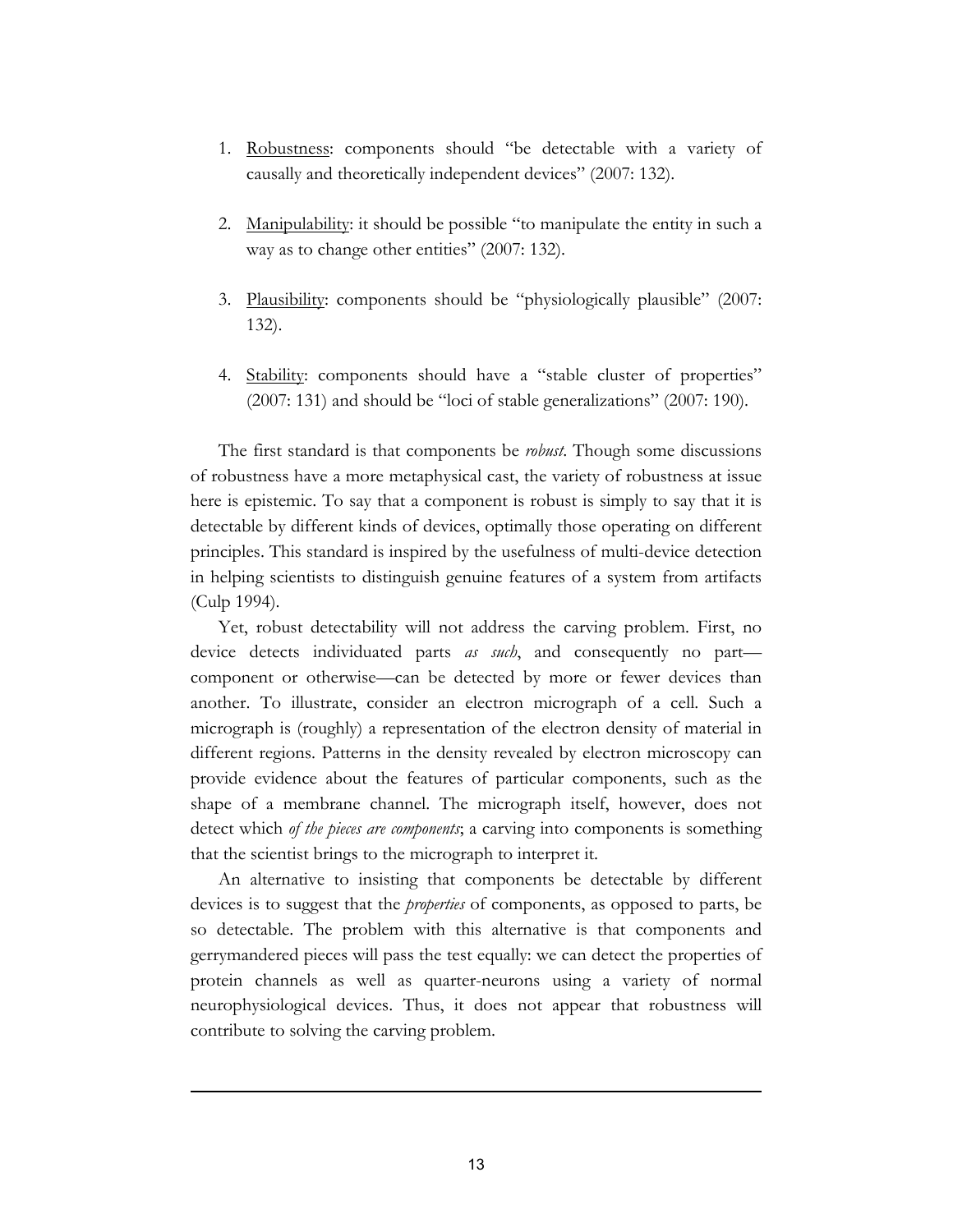The second standard is *manipulability*. This standard requires that a good part be *itself* manipulable in the service of affecting *something else*, a constraint inspired by Ian Hacking's (1983) famous call for 'entity realism,' according to which we deem theoretical entities "real" when it is possible to *do things* with them. As he put it, "if you can spray [them] then they are real" (1983: 24). Craver explains his particular application of this idea as follows: "[i]t should be possible . . . to manipulate the entity in such a way as to change other entities, properties, or activities" (132). Understood in this way, the quarter-neuron model—one of many that we must censor—will pass the test, as it is perfectly possible to manipulate a hunk of a neuron to affect something else. In consequence, manipulability appears no better off than robustness in distinguishing components from gerrymandered parts.

The third standard on good parts is called *plausibility*. Here, Craver requires that components actually exist in the systems under consideration, rather than "only under highly contrived laboratory conditions or in otherwise pathological states" (Craver 2007: 132). This suggestion is designed to rule out models that describe parts not present in the systems whose behavior is being explained. Here again, we have a principle that does not help address the carving problem. Just as do components, gerrymandered parts can "exist" in non-pathological conditions, and are thus "plausible" to treat as entities with respect to a behavior that a mechanistic model aims to explain.

This brings us to the final standard on components: that they have "a stable cluster of properties" (Craver 2007: 131). In a related discussion, Craver suggests that components—which themselves can be understood as submechanisms composing larger mechanisms—be "loci of stable generalizations" (Craver 2007: 190). In contrast to the three conditions just reviewed, there are prospects for developing this constraint in a way that allows mechanists to address the carving problem.

The stability condition asserts that a part's status as a component depends on its possessing a stable cluster of properties. A component's properties are stable, I will presume, if they would be maintained across some range of background conditions. Any component with such a property cluster will be one about which we can frame generalizations that are, to some degree, counterfactually stable. The virtues of such generalizations are legion, and a preference for them in explanatory contexts is uncontroversial (Mitchell 2000; Woodward 2001). It thus appears to make sense to 'carve' systems, in explanatory contexts, in ways that allow those systems to be described by stable generalizations.

However, any appeal to stability to solve the carving problem must provide more analysis than this. First, the two most straightforward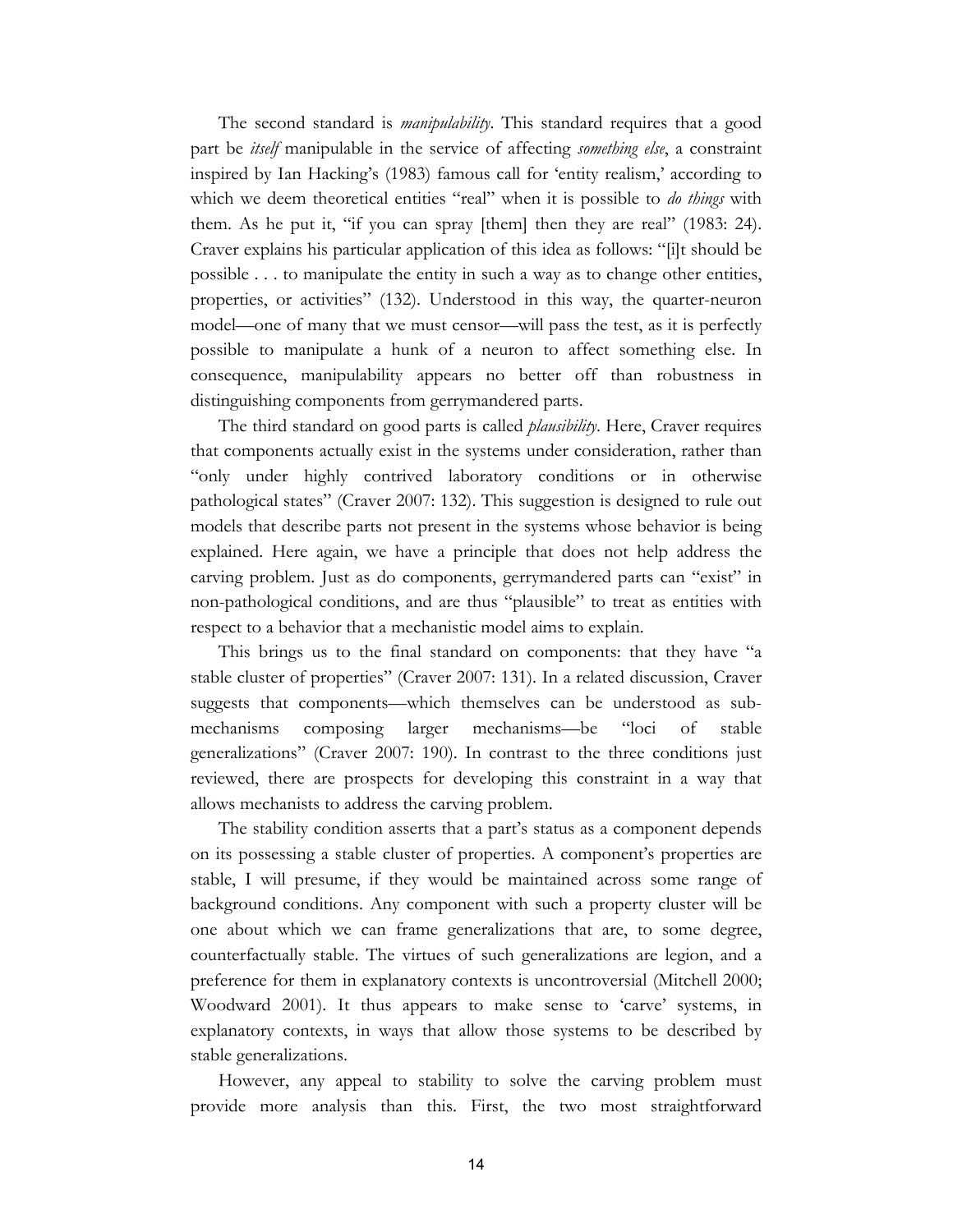interpretations of the requirement, which are positioned on opposite extremes, will either fail to distinguish good carvings from bad, or will be at odds with other commitments of the new mechanistic program. On the one hand, one cannot simply insist that components possess a cluster of properties that is *in some respects* stable, since gerrymandered parts will meet this minimal standard. Yet, on the other hand, mechanists also cannot say that components are pieces with *the most stable* property clusters. This position is unavailable because it is in direct tension with one of the animating motivations of the mechanisms movement: the rejection of proper laws as explanatorily central. The problem is straightforward: to insist on carving mechanisms into components with the maximally stable cluster of properties—that which can be described in terms of maximally stable generalizations—would require modeling mechanisms in terms of basic physical components, governed by 'causal dynamic principles' which are physical laws. But to explain system functioning in these terms is clearly not to the mechanists' taste—and for good reason. Scientists, particularly life scientists, explain systems functioning without appealing to proper laws, and do so in terms of parts with property clusters that are often wildly unstable from a physical point of view—e.g., proteins which denature in all but a narrow range of pHs, or cell membranes which fragment in all but specially tuned barometric circumstances—yet these models at least appear to provide superior explanations to those provided by lower-level physical accounts. In light of these complexities, mechanists require a version of the stability condition that is substantially more nuanced.

Such a nuanced requirement could be constructed in a number of ways and which would be impossible to exhaustively survey here. Instead, consider one intermediate approach to the stability standard that seems in line with the basic commitments of the new mechanistic program: provide principled guidelines on the range of background conditions over which part properties must be stable, with that range being somewhere between the minimal and maximal standards just considered. Parts with properties stable over that range are "components;" those which are not are "mere pieces." This stability range can be extracted from the stability properties of the explanandum. In particular, consider this constraint: a part is a component of a mechanism for a behavior if the relevant properties of the part—in particular, those of its properties that underpin the mechanisms' behavior—are stable, at a minimum, throughout the range of conditions over which the mechanism's overall behavior is stable.

Why might one want a part's property stability range to be determined by that of the stability of the overall system's behavior? Arguably, because it is only a part with this characteristic that could actually underpin the behavior to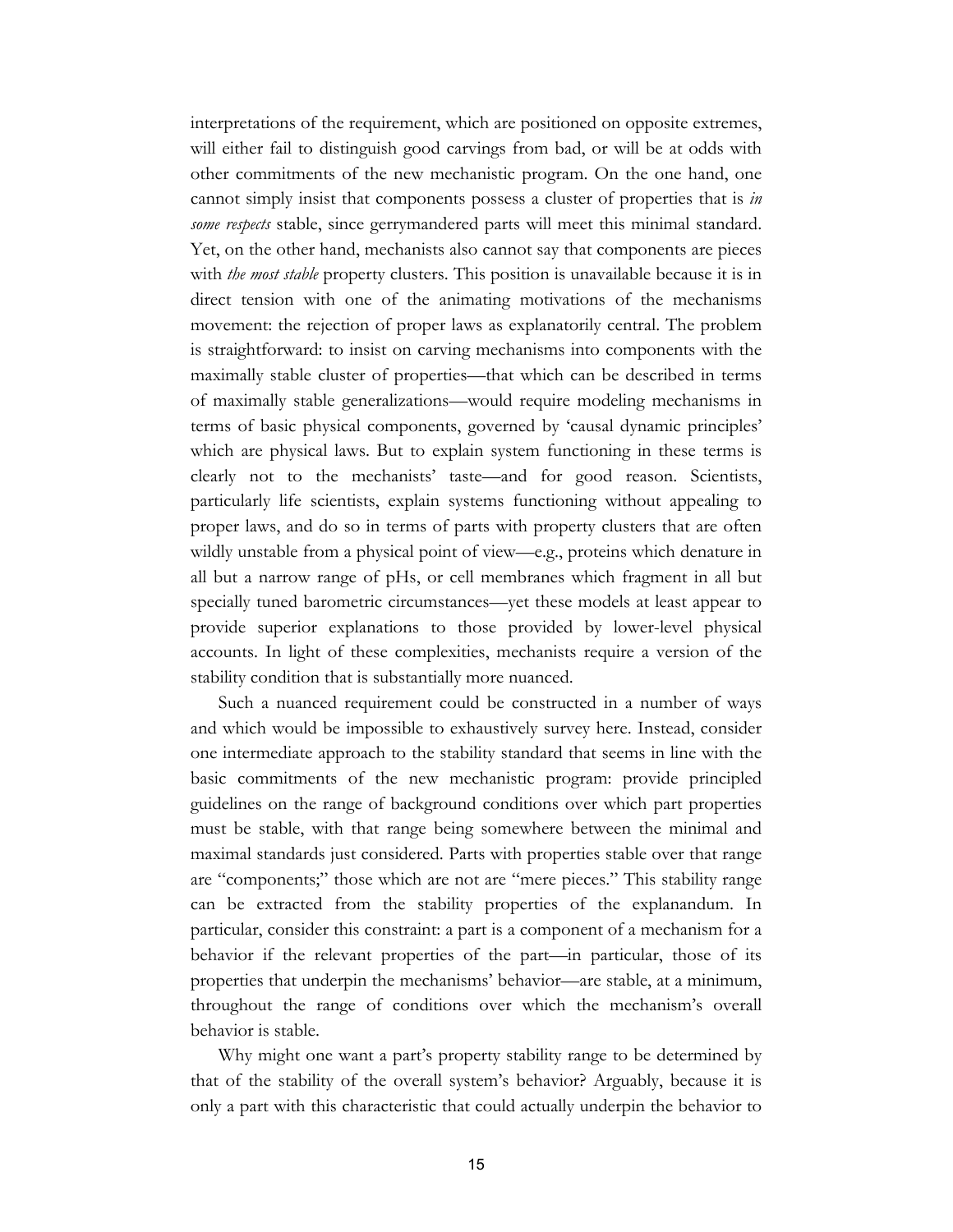be explained. After all, mechanism-level behaviors—such as the input-output relationships that are the target of most mechanistic explanations—themselves have modal scope, holding in at least some range of background conditions. If a mechanistic model is to fully account for such a modally robust explanandum, the parts appealed to in the model must themselves survive maintaining their property clusters—over that same range.<sup>12</sup>

In illustration, recall the explanandum behavior discussed above: that neurons release neurotransmitters when exposed to neurotransmitters. This behavior holds of neurons over a range of conditions—in different temperatures, different ionic environments, etc. Among the neuronal components critical for the behavior are the ligand-gated ion channels located in the dendrite membrane. The channel properties relevant to the overall mechanism's behavior—most notably, their disposition to open in response to neurotransmitter binding—must be stable over a range of background conditions in order for the mechanistic model to account for the stable systems behavior. Imagine, for instance, that in some condition in which the system behavior was maintained, the ion channel was denatured, and thus no longer possessed the property relevant to the behavior under analysis. Were this to be the case, one could not model the behavior in terms of these parts.

How might this standard reject gerrymandered parts? The contrast between the quarter-neuron model and the Standard Model can illustrate. Consider the range of background conditions over which the parts represented in the quarter-neuron model would maintain their properties, as well as the range over which the macro-molecules in the Standard Model would do so. At first glance, in contrast to the macromolecules, it may appear that the quarterneuron will fail to possess properties as stable as required. Its properties will change in a broad range of circumstances, as the quarter-neuron will be modified in some way just in case any of its proper parts is so modified. Thus, this revised standard maybe effective, and the carving problem solved.

Unfortunately, the proposal just described is not strong enough to distinguish good parts from mere pieces, and can only be used to rule out non-

<sup>&</sup>lt;sup>12</sup> There are situations more complicated than this. If a mechanism contains a variety of redundant subsystems—each of which has a different range of stable functioning—the overall mechanism behavior could have a range of stability greater than that of any particular component, or component pathway. Yet, this possibility doesn't undermine the more generic suggestion that some identifiable relationship exists between the stability of a mechanism's parts' properties and the mechanism's systems-level behavior, and that this connection might be used to determine the relevant stability range required of mechanism parts.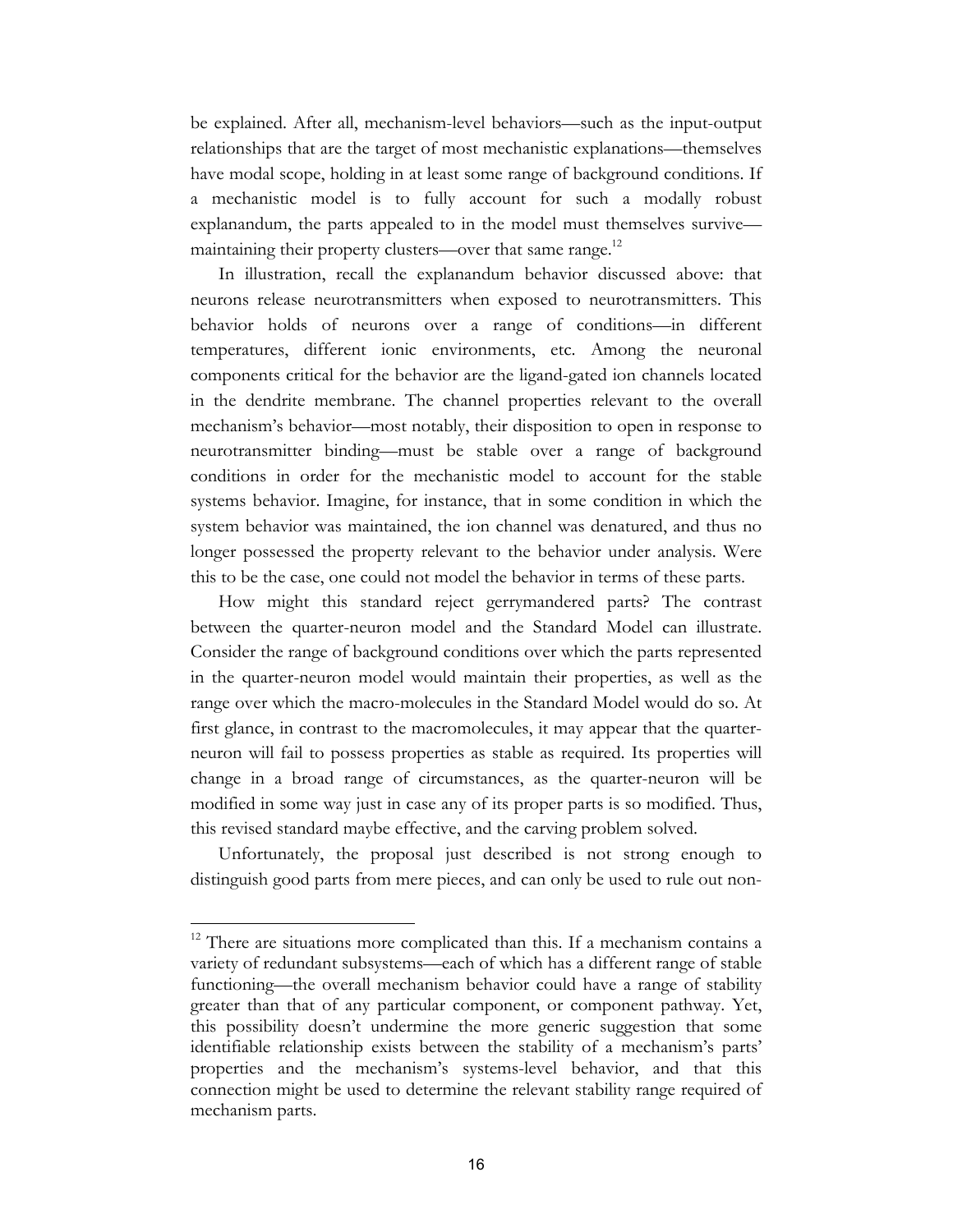veridical models, not those reflecting inferior carvings. The problem is that many gerrymandered pieces, correctly characterized, will in fact possess properties that are just as stable as required by the constraint—i.e., as stable as the behavior of the overall mechanism. This is because only the properties *that underpin the mechanism's* behavior need to be so stable, according to the standard under consideration here. Although it is true that a relatively large part gerrymandered or otherwise—like the quarter-neuron, will change *in some ways* in the face of a wide array of background circumstances, it will not change as often with respect to the properties that underpin mechanism behavior—those determining its capacity to bridge the relevant inputs and outputs. In fact, with the caveat noted above, it will maintain these properties at least over the range for which the system-level behavior is stable. One might be tempted to reject such properties as peculiar or gerrymandered—and thus not those whose stability is relevant for determining component-hood. However, this would be to make one's account of "good parts" dependent upon a substantive account of "good properties," which mechanists don't provide. Thus, the tactic shows little promise. A stability constraint—at least in the version I've proposed cannot solve the carving problem.

## *ii. Good Parts as Mutually Manipulable*

A more sophisticated tool that might better address the carving problem is the mutual manipulability (MM) standard, proposed in Craver (2007a, 2007b). It aims to provide conditions for when "a part is a component in a mechanism" (Craver 2007b: 141). Given that the term "component" is used in explicit contrast with mere "pieces" or "parts" (Craver 2007b: 188), the MM standard appears to be framed to solve the carving problem. It offers conditions for what are called "relevant" components via two basic requirements on the relationship between a component and a whole mechanism. These conditions require that something about the whole mechanism depends on the features of the component, and conversely, that something about the component depends on the features of the whole mechanism. More particularly, a part is a component of a mechanism for a behavior if the following conditions are satisfied:

(A) Intervening to change the component can change the behavior of the mechanism as a whole; *and*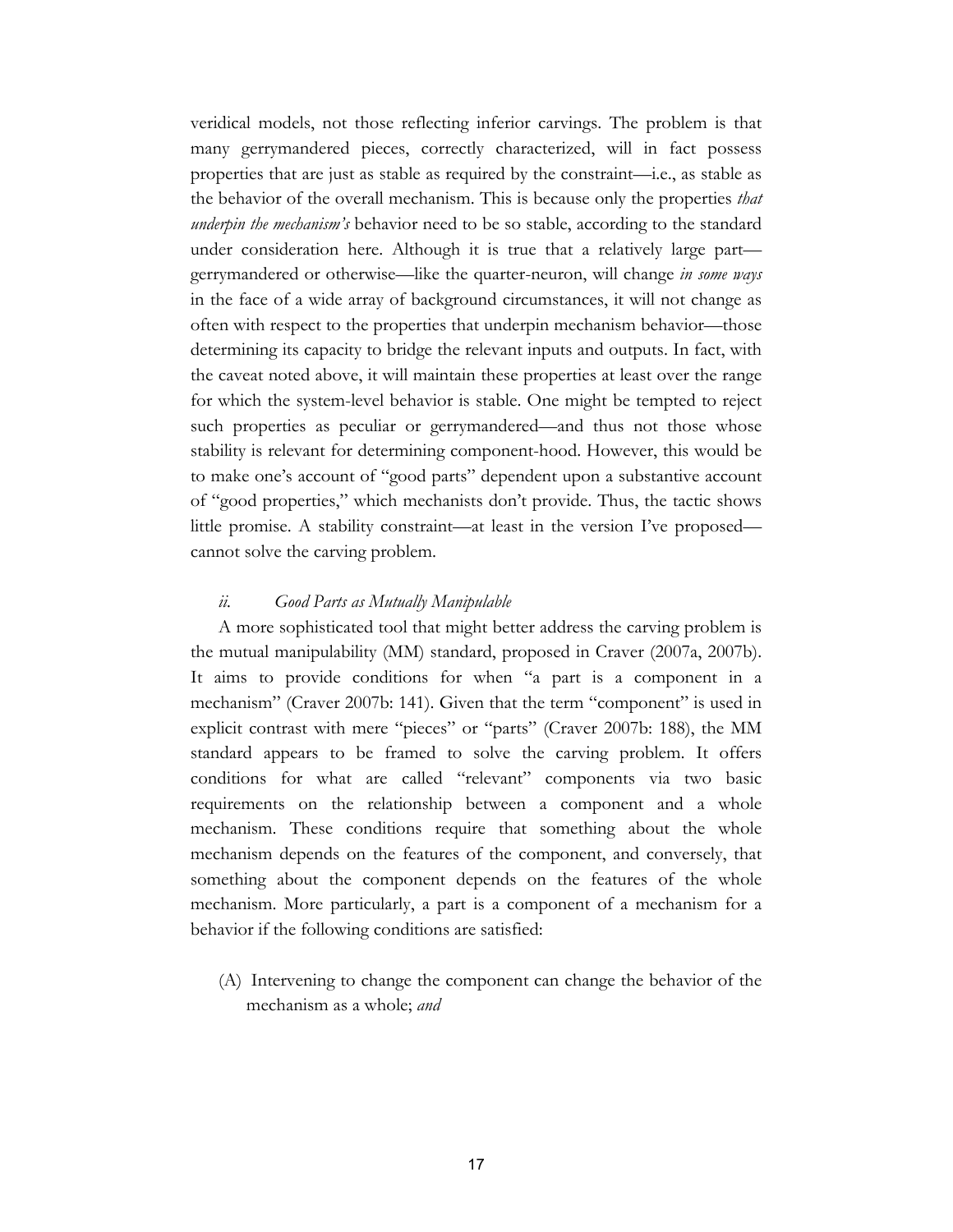(B) Intervening to change the behavior as a whole can change the behavior of the component. (Craver 2007b:  $141$ )<sup>13</sup>

These conditions are loosely inspired by the interventionist account of causation, and both (A) and (B) are counterfactual conditions.<sup>14</sup> They are either true or false depending on whether some ideal causal manipulation—here called an 'intervention'—which need not be possible to actually carry out, *would have* the specified result. Depending on the particular intervention-result pairing, this result might be a causal consequence of the change brought about by the intervention, or it could follow constitutively from that change, just as an intervention to increase the mass of my foot would change the mass of my whole body.

The first part of the MM condition, labeled (A) above, has two elements in need of refinement, one involving the *intervention to change the component*, and the other the *change in the behavior of the mechanism as a whole*. With respect to the first element, what would it mean to *intervene to change the component*? Note that use of the term 'intervention' here, though clearly inspired by its use by causal interventionists, should not be understood in the precise technical sense defined by them (e.g., Woodward 2003) but instead as another sort of inprinciple causal manipulation, sometimes glossed simply as "wiggling" (Craver 2007b: 153; 2007a: 15). With this in mind, there are two genres of change that might be intended. First, the manipulation might change the *input to the component*. For instance, in the case of a part like a ligand-gated ion channel, a change might involve exposing the channel to neurotransmitters, something that would have a variety of downstream effects, the most direct of which is the opening of the channel. Second, such a change might be made to the features underpinning the *input-output regularity* realized by the component itself. Again, focusing on the ligand-gated ion channel, a "wiggling" of the inputoutput relationship could involve a modification of the channel's disposition to open upon neurotransmitter binding. A parallel ambiguity faces the second half of the (A) condition—that involving the resulting change to the *behavior of* 

 

<sup>&</sup>lt;sup>13</sup> Craver sometimes presents the standard, quite reasonably, using his own symbolism. For instance, another version of (A) requires that "there is some change to X's  $\varphi$ -ing that changes S's  $\psi$ -ing" (2007b: 153). Though these alternative statements are compatible with the interpretation I give of the MM standard, and have informed my presentation, I do not use Craver's notation because it would require too much space to adequately explain.

<sup>&</sup>lt;sup>14</sup> Though this statement is from Craver's  $(2007a)$ , in explicating the view I am very influenced by Craver's presentation in his (2007b). In correspondence, he reports that his presentation of the standard there is particularly careful.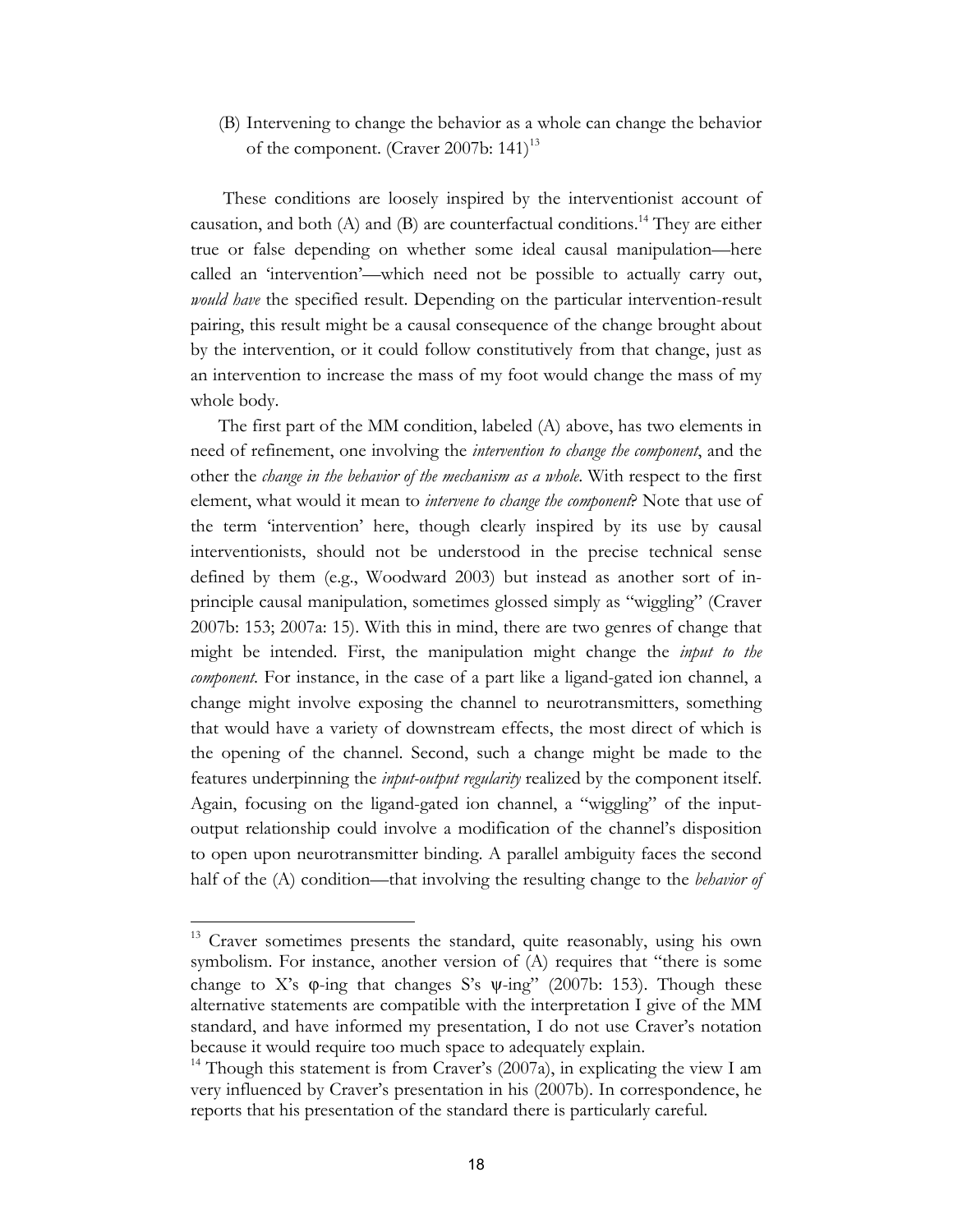*the mechanism as a whole*. This could involve a change (from some default) of the output produced in a particular circumstance, or a change to the overall inputoutput relationship that the mechanism underpins.

In light of these alternative versions of the condition—both with respect to the feature intervened upon and the consequent change—I distinguish between two versions of Craver's condition (A).

(Ai ) intervening to change the input to a component (from a default input) changes the output of the mechanism as a whole (from a default output).

 $(A_{ii})$  intervening to change the input-output relationship realized by the component changes the input-output relationship realized by the mechanism as a whole.

Some examples used to illustrate the MM standard fall under (A<sub>i</sub>), while others align more with  $(A_{ii})$ . For instance, indicating the relevance of the first version, Craver (2007a, 2007b) suggests that what he calls "activation experiments" can (sometimes) test the fulfillment of the condition, experiments in which one activates a component, apparently by setting its inputs in a certain way, and evaluates the consequences of this intervention on the system-wide output. On the other hand, indicating the relevance of the second version, Craver describes "interference experiments." In this case, the intervention can involve completely destroying, or more subtly modifying, the characteristics of the candidate component, and investigates change to the capacity of the whole mechanism. Fortunately, it will not be necessary to determine which refinement of the (A) condition is most defensible. Instead, I will probe the efficacy of both versions.

The second half of the MM standard, (B), requires *that intervening to change the behavior as a whole can change the behavior of the component*. The most obvious uncertainty here concerns what it means to intervene "on the behavior of the whole." A *prima facie* worry is that one can only intervene on the behavior of a whole by intervening on the behavior of its parts (individually or in combination); if so, triviality threatens, since there will always be some change to the behavior of the whole that changes the behavior of the component, namely, an intervention that changes the behavior of the whole just by changing the behavior of the component.

Fortunately, Craver suggests a more substantive reading of (B). An "intervention on the behavior of the whole" is just one that *sets the input conditions on the mechanism* in a certain way, i.e., one that sets the inputs to those required to bring about the particular system-wide output that is of interest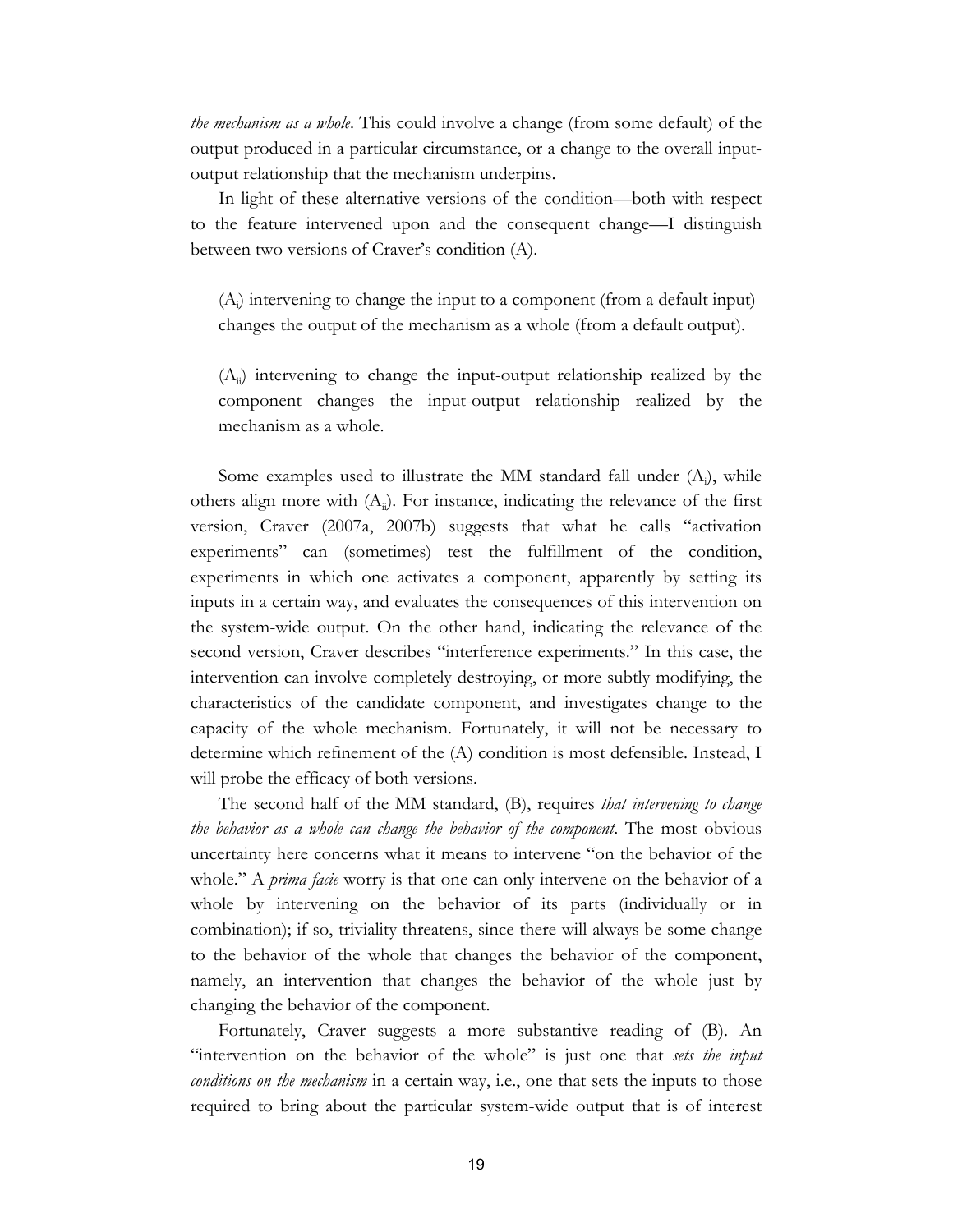(Craver 2007b: 146). The resulting "change in the behavior of the component" is a change to its output (rather than to the features underlying its capacity to produce certain outputs given certain inputs). Thus, reconsider (B) as follows:

(B\*) Intervening to change the input to the whole mechanism, such that it will bring about a particular output of interest, can change the output of the component.

Can these standards— $A_i$ ,  $A_{ii}$ , and B\*—distinguish parts and components? According to (A<sub>i</sub>), intervening to change the input to a component (from a default input) can change the output of the mechanism as a whole (from a default output). This will not help rule out gerrymandered pieces, since some changes to the inputs to such pieces—such as quarter-neurons—can change the outputs to whole mechanisms. In particular, changing the input to any of the quarter-neurons can lead a neuron to release neurotransmitters. According to  $(A_{ii})$ , intervening to change the input-output relationship realized by the component should be able to change the input-output relationship realized by the mechanism as a whole. Again, bad parts, such as quarter-neurons, pass this test without event. After all, changes to the disposition of a quarter-neuron can change the relevant disposition of the neuron as a whole. Finally, consider (B\*), which requires that intervening to change the input to the whole mechanism, such that it will bring about a particular output of interest, can change the output of the component. Again, this cuts no ice against the bad parts. If we were to "intervene on the whole" by setting the inputs to the whole system in the right way, perhaps by exposing the system to neurotransmitters, the output of any of the quarter-neurons would change. Consequently, even bad parts—those we'd loathe to consider components will pass the mutual manipulability test, and that test proves not to be the constraint on components that was needed to fill out the explanatory account.

## *iii. Good Parts as Scientifically Approved*

Given the above difficulties, consider a very different kind of reaction to the carving problem. This down-to-earth reply is inspired by the explanatory practice of scientists themselves. Scientists don't break up the world anywhich-way but rather have cultivated schemes of division which are somewhat (though not entirely) uniform within subdisciplines. These schemes award certain parts a scientific seal of approval. Such a practice might appear to provide a solution to the carving problem, one that simply insists that it is to *these only* that mechanistic models must refer. Machamer et al. (2000) gesture at such a proposal when they write that "the components [are those] that are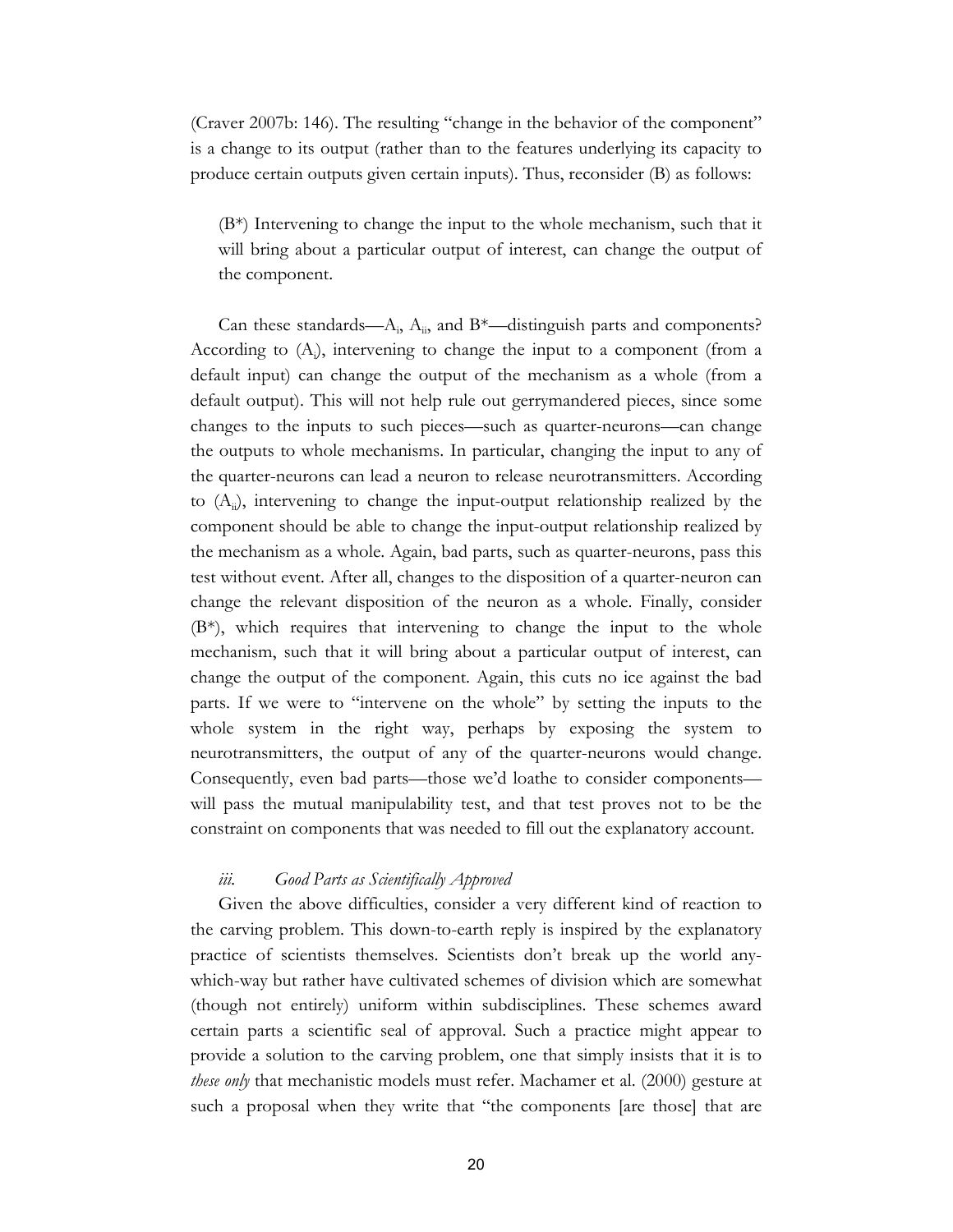accepted as relatively fundamental or taken to be unproblematic for the purposes of a given scientist, research group, or field" (13).

While this is a reasonable starting point for an inquiry into partitioning practices, as an answer to the carving problem it should be rejected as philosophically deflationary. Leaving the solution here is to make one's philosophical account into a science reporting task. The philosopher offering it has made little progress in explaining scientific explanatory activity but has simply insisted that—with respect to the parts described—good explanations are just what competent scientists offer as such. This no more illuminates the nature of explanation than the cynic's account of species—according to which species are groups of organisms recognized as species by taxonomists illuminates the nature of kinds. The day may come when philosophers, having failed to solve the carving problem, should proclaim a cynic's slogan. Yet this will be a retreat, and a major concession with respect to the intelligibility of the scientific enterprise.

### 5—The Levels Standard

The final guideline on explanatory mechanistic models favors models that describe systems at the right 'level,' usually the one *just below* (in a sense to be explored) the phenomenon to be explained. There are both reductive and (arguably) non-reductive dimensions to this suggestion. First, in insisting that phenomena be explained in lower-level terms—by describing organized components of mechanisms and their interactions—the mechanistic approach to explanation is, undoubtedly, somewhat reductive. However, the approach is also in some measure non-reductive, in view of advocates' resistance to what we might call "fundamentalism," according to which every phenomenon is best explained at the physical level, by a model referring exclusively to physical parts, properties and laws. Bechtel, for instance, explicitly contrasts his semireductive mechanistic view with a fundamentalist account, suggesting that "knowing how the components [of a mechanism] behave and understanding how they are organized is sufficient for the purposes of explaining how the mechanism as a whole behaves" (Bechtel 2008: 151) and that, in most cases, "there is no incentive for performing further decomposition" (ibid). Similarly, Craver, while acknowledging reductive dimensions to the mechanistic approach, still promises to provide mechanists "with the tools to challenge reduction as a normative model" (Craver 2007b: 111).

I will call this alternative to fundamentalism the "cascade view." According to it, whole-mechanism behaviors should be explained in terms of the mechanism's immediate component parts and relations. While such components can *themselves* be seen as even smaller mechanisms, and their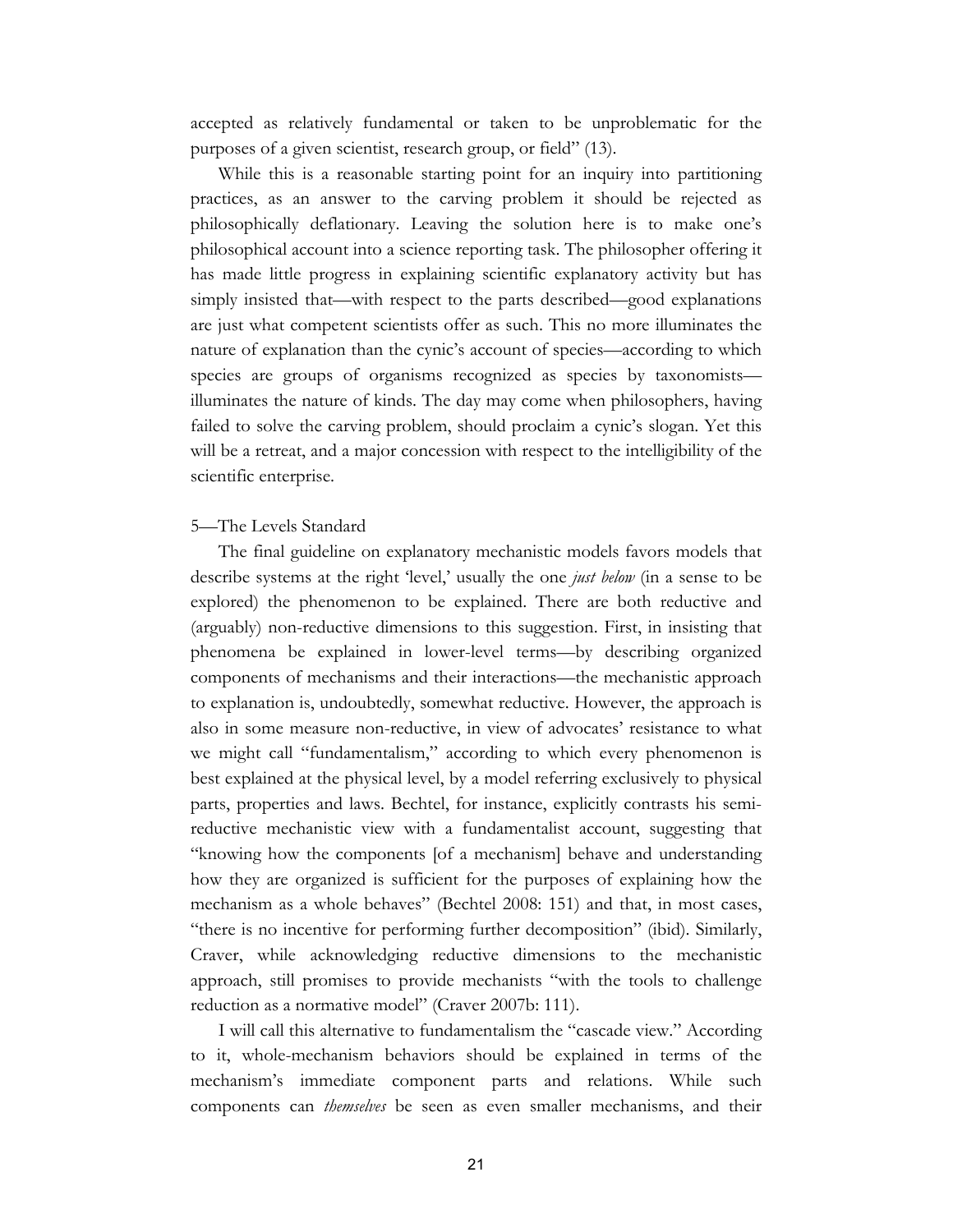behaviors explained using mechanistic models describing each of their own parts, relations, and dynamic principles, the cascade view denies that explanations for the functioning of submechanisms (e.g., components) can be plugged into the explanation for the functioning of the mechanism as a whole. Instead, "successively lower-level mechanisms account for *different* phenomena. Scientists construct a cascade of explanations, each appropriate to its level and not replaced by those below" (Bechtel and Abrahamsen 2005: 426). If the cascade view is correct, an endeavor to explain some phenomenon via a mechanistic model that describes parts and relations located at a non-adjacent level—say, one explaining the regular cardiac rhythm by appeal to a mechanistic model that trucked in atomic constituents—would blunder; its explanatory power would be weaker than that of a comparatively high-level model. In this way, the cascade view rules out the *zooming errors* from section 3.

This basic take on proper explanatory levels is enormously attractive, as it appears to mesh perfectly with scientific explanatory practice, particularly in the life sciences. It seems that, with respect to level, scientists offer just the kind of explanations that the cascade view would recommend—reductive but almost invariably "just below" the phenomenon to be explained, and far more abstract than fully fundamental ones. Yet, the move from this feature of explanatory practice to the more ambitious normative claim about "explanatory power" stated in the previous paragraph—though natural—is not irresistible. And fundamentalists will resist it, partly by trying to make sense of this aspect of scientific practice in pragmatic terms, explaining the fact that the explanations offered by scientific papers and textbooks are high-level while not conceding that these explanations are objectively superior to fundamentalist ones. For instance, perhaps full explanations are not offered simply because human minds are too weak to grasp them at once. More important than the particulars of any 'error theory' is the fact that reductionists will deny that the lack of fully spelled-out fundamentalist explanations in the scientific literature should be explained by the fact that such explanations are not, in principle, explanatorily optimal.

Under pressure from such an alternative, the cascade view requires articulation and defense. In particular, there are two (related) dimensions—one descriptive and one normative—along which buttressing is mandatory. The first and most pressing concern, the *levels problem*, involves simply filling out the cascade proposal by making sense of what "levels" are, including an adjacency relation between them. Though some philosophers can afford to remain silent on this topic—and may even deny any genuinely 'leveled' aspect of nature that explanatory levels could track (as in Heil 2005; Strevens 2008)—the advocate of the cascade view cannot skate over it: it lies at the heart of her scheme.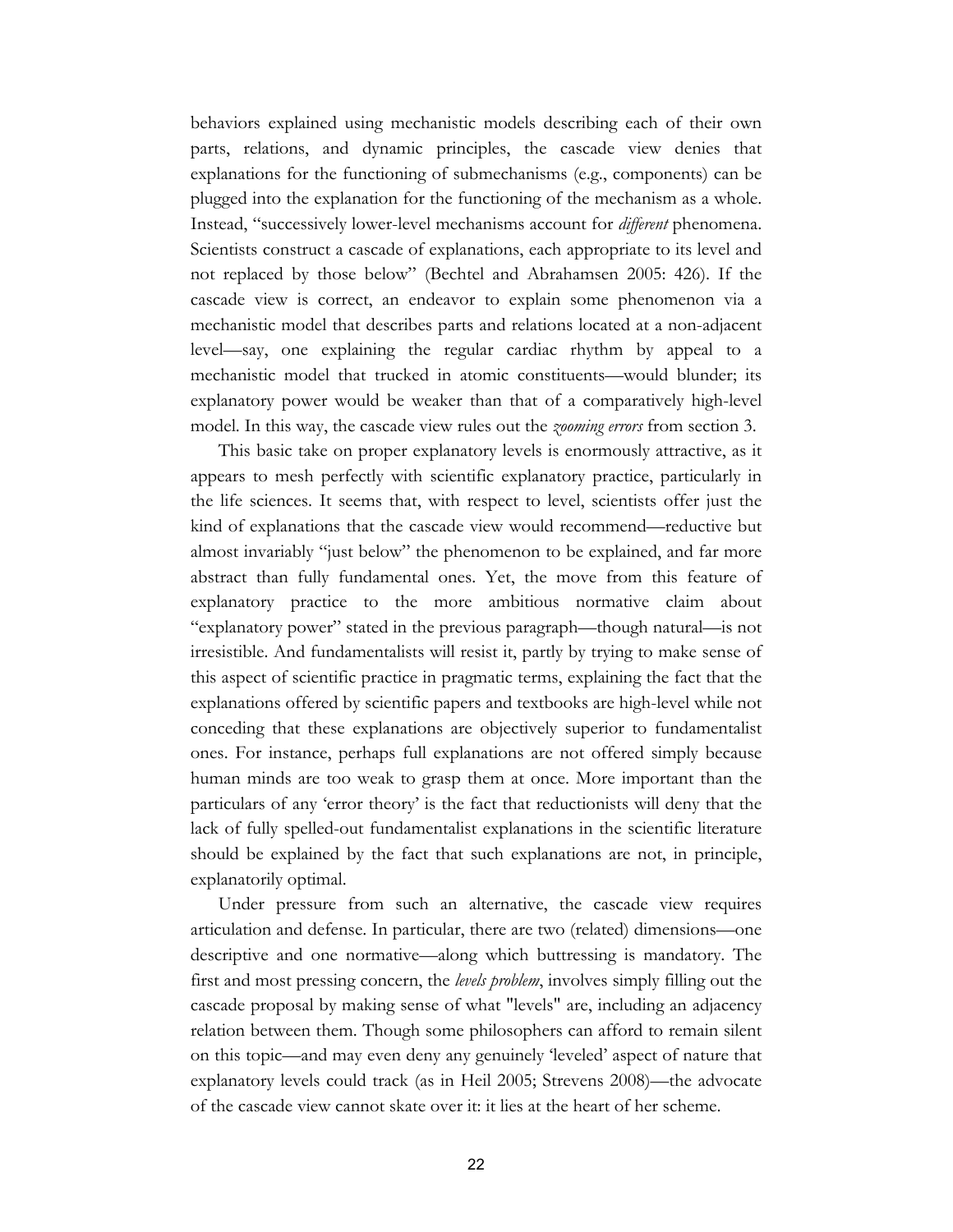The second topic, the *stop problem*, concerns the respect(s) in which locally reductive explanations are better than those that describe systems in terms of even more basic parts, relations, and principles. At first blush, fans of the cascade view may try to reject this question and to shift the burden of proof back to the fundamentalist. Why not instead insist that *she* defend her diabolical drive to explanatorily descend to the basic physical level, rather than resting satisfied with what most scientists actually dole out—locally reductive explanations? While dialectically tempting, this move is suspect. The cascader and fundamentalist are not equivalently positioned, as the cascade view is distinctively threatened with internal inconsistency. This is because the cascader has taken one step towards reduction, believing as she does that global models—those that treat systems as opaque black boxes—are *not* explanatory, and that the behavior of a complex system *should be* explained by breaking it into organized lower-level parts and their interactions—but then denies the value of further deepening. Yet, whatever explanatory oomph the mechanist gets from analyzing systems in terms of their immediate components, it seems she would get even more from analyzing them into their ultimate components. So, by her own lights, analysis all the way down to the physical should be preferred. In consequence, mechanists must say what is gained (or, at minimum, what is not lost) by stopping mechanistic explanations just one level down.

Though I would prefer to explore both of these issues, for reasons of space I restrict attention to the problem of levels.<sup>15</sup> After all, to even evaluate the mechanists' solution to the stop problem, we would need to know *where* we are advised to stop our mechanistic decomposition.

\* \* \*

Though it is customary to see the world as 'leveled,' just what this involves is notoriously murky. When levels are judged to be "features of the world rather than . . . features of the units or products of science" (Craver 2007b: 177), they may still be understood in a number of ways. Lacking the space to consider all options, my focus here will be on the view of ontological levels clearly ascendant in the new mechanist literature: *levels of mechanisms*. <sup>16</sup> These

<sup>&</sup>lt;sup>15</sup> For a critique of the mechanists' most promising response to the stop problem, that offered by difference-making accounts of causal explanation as articulated by Woodward (2003, 2010), and adopted explicitly by Craver (2007), see Franklin-Hall (forthcoming-b). For my own positive proposal on the stop problem, see Franklin-Hall (forthcoming-a). A recent paper on this problem that came out too late for me to consider is Harbecke (2014).

 $16$  For a detailed account of the different things philosophers have meant by 'level,' see Craver (2007, chapter 5).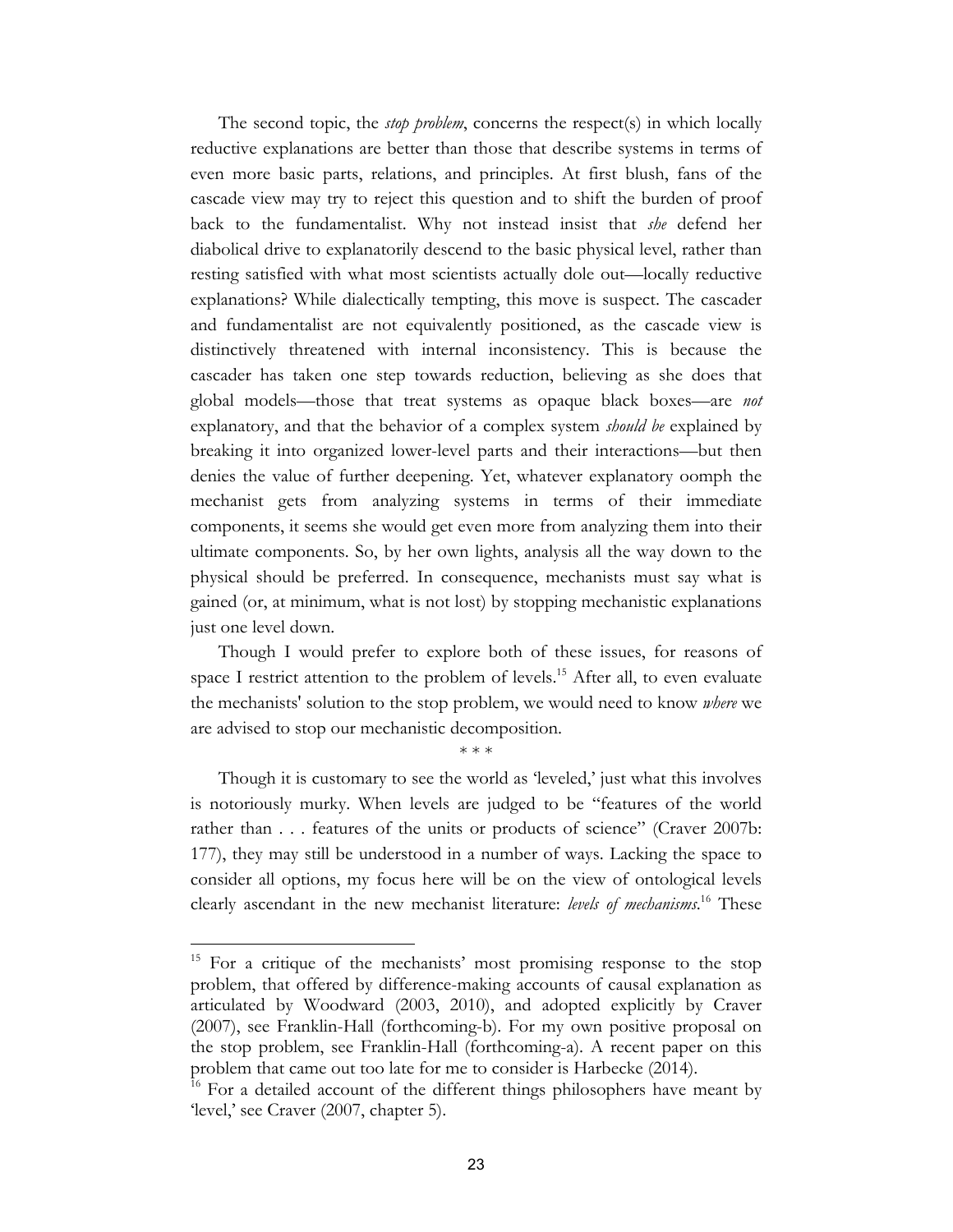levels are species of levels of composition, where the composites in question are whole mechanisms. Since mechanisms are (at least often) embedded within one another, levels of mechanism lend themselves to an adjacency relation: X is one level below Y just in case X is *an immediate component of the mechanism that is* Y. Founding figures in the mechanistic program have expressed sympathy for this view, with Glennan "construing the layers that make up the world in terms of nested mechanisms" (2010a: 363), Craver seeing levels as "levels of mechanisms," in which "lower levels . . . are the components in mechanisms for the phenomena at higher levels" (2007b: 170), and Bechtel sketching a largely comparable view of "levels within a mechanism" (2008: 147).

This view has three principal features. First, because each of a mechanism's immediate components—themselves understood as smaller mechanisms—may have its own immediate components, which possess components likewise, mechanistic levels can be multiply embedded. Second, all facts about the relative 'level' of two things will be a joint function of mind and world; thus, to call these levels 'ontological' or 'features of the world' would be, by my lights, to overreach. This follows from the fact that mechanisms themselves—and their componential specifications—are only well defined (if at all) relative to some behavior. And no behavior is delivered to us by the world, but must be picked out by us. Third, even relative to a chosen behavior, questions about the relative level of any two things can be ill-posed. Such questions are only kosher when both entities in question are components (either immediate or otherwise) of the mechanism in question.

The suggestion just sketched offers a more scientifically plausible, and nuanced, understanding of our folk conception of levels than do the global, flat stratifications advanced by Oppenheim and Putnam (1958). And compared to levels defined in terms of the philosophically esoteric—laws, properties, and causes—levels of composition can appear innocent and straightforward. Furthermore, and of central importance here, levels of mechanistic composition can be naturally recruited to provide constraints on proper mechanistic explanation, as follows: for any phenomenon that one might want to explain, there is a mechanism responsible for it, positioned at level *n*. To explain the phenomenon, an explanatory mechanistic model should describe entities—i.e., the immediate component parts of the mechanism—at one level down, at *n-1*.

Yet does this proposal address the levels problem, characterizing what it means for one thing to be *one level below* another? If so, it is only by way of a substantial promissory note. The problem follows immediately from the difficulties already encountered in distinguishing "components" or "good parts," thus this discussion can be brief. Levels of mechanistic composition are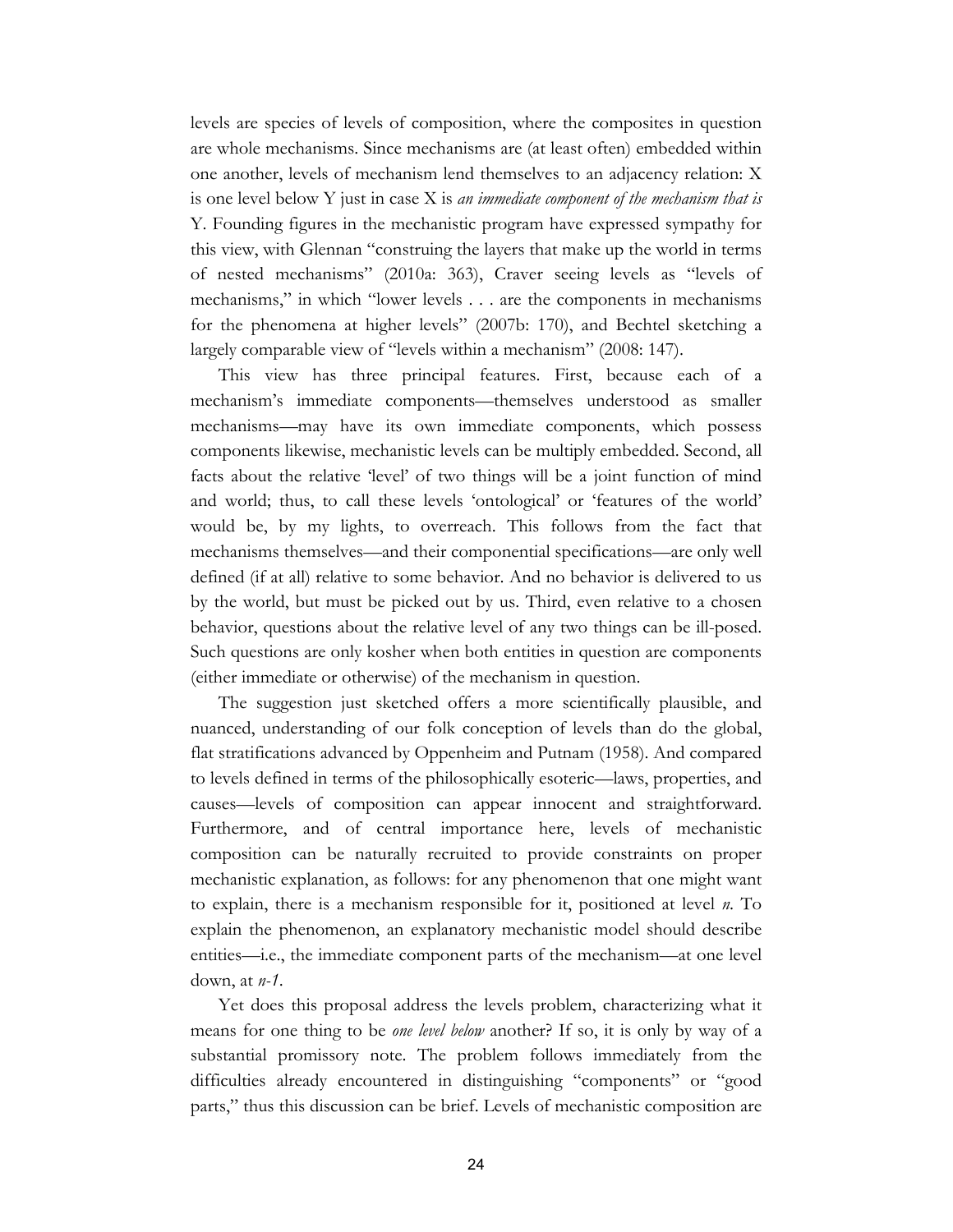only well defined if linked to an account of what is required for a part to be an *immediate component* of a mechanism for a behavior. Immediate components must themselves meet two conditions. First, they must be genuine *components*, not gerrymandered parts or "pieces." Second, these good parts must be, in some sense, *just below* the mechanism as a whole (level n-1), and not components *of* components (level n-2). If supplied with a standard that, for any mechanism for a behavior, specified all of its nested components, one could make sense of which components were *immediate*; however, lacking a distinction between parts and components, the immediacy requirement is impotent, having no material on which to work. In light of this lacuna, even those willing to grant a response to the stop problem, and who see the cascade view as normatively superior to explanatory fundamentalism, should not yet consider it to be a genuine alternative; the levels standard cannot, from the surplus of minimally adequate mechanistic models, tell the good explanations from the bad.

### 6—Conclusion

Though attractive at first glance, none of the new mechanists' explanatory guidelines have survived scrutiny, successfully discharging the work assigned to them. This work, it is worth emphasizing, is extremely difficult. So, even granting that I am right that mechanists have yet to complete it, this hardly shows that their general framework, and particularly their commitment to causal explanation, is mistaken. Rather, it suggests that the mechanistic account is but a story half-told. Thus far, proponents have labeled some important distinctions—such as between causal and correlational relationships, between components and mere pieces, and between appropriate and inappropriate explanatory levels. But the task of filling them out remains.

As I see it, the present shortcomings of the mechanistic explanatory account are the flip-side of an admirable feature of the mechanism movement, one which has had a salutatory influence on contemporary philosophy of biology (and science): that of taking science (and particularly biology) seriously. I conclude by recalling the origins of the mechanists' explanatory project, in doing so noting both its merits and limits.

From early writings to the present day, the new mechanists have been struck by what appears to be an evident mismatch between the deductivenomological (DN) analysis of explanation and explanatory practice in the life sciences. On the DN view, explanations are deductively valid arguments, in which a statement of the explanatory target is derived from true sentences, including one stating a law of nature. Reasonably enough, mechanists have found it difficult to make this jive with what scientists actually did. Where were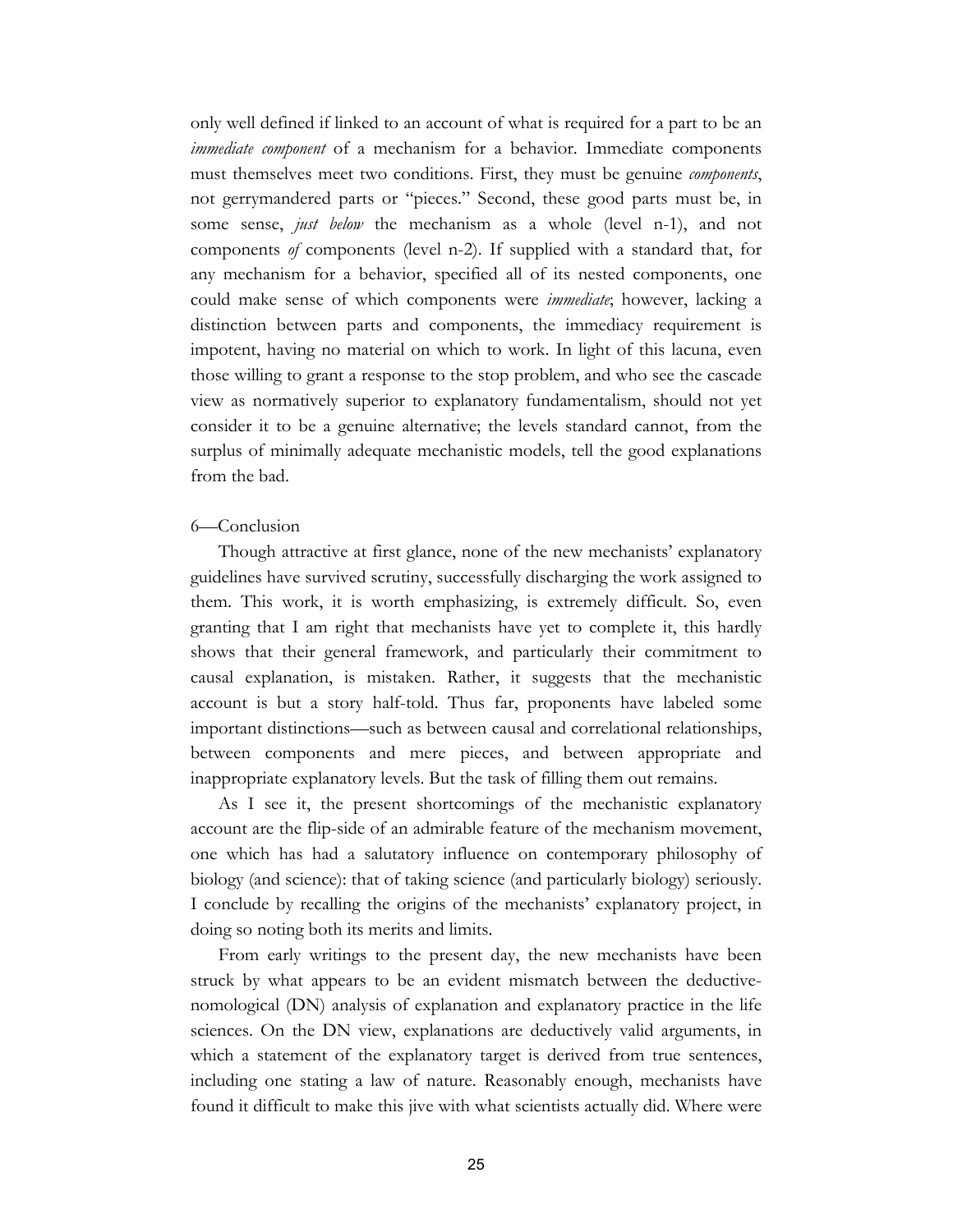these supposed arguments in scientific articles and textbooks? What were these strict laws in a science like biology, where exceptions are more than just distracting litter on a landscape of regularity? Something seemed to have gone wrong.

In the face of this apparently naïve philosophical precision, the new mechanists returned to the basics. Rather than imposing a highly regimented account of explanation on the science—one, quite typically, reflecting the philosopher's penchant for argument and logic—we were encouraged to look with fresh eyes *at the science*. <sup>17</sup> What kind of explanations did scientists really offer? Immediately clear was that explanations often showed *how things work*. Yet in moving beyond that, the situation became complicated. Scientists obviously provided explanations using a large number of different representational schemes, with deductive logic nowhere in view. They described causes but usually talked only of particular activities. And they talked frequently of these things they called *mechanisms* but provided no account of what they (in general) were.

All of these are important observations. A rich, scientifically responsible philosophy of science must be accountable to what scientists do—they are our subjects, and their practices, our data. Thus, a mechanist contribution has been in bringing interesting details of these practices to philosophical attention, from cell biology to studies of metabolism, neuroscience, and most recently to systems biology. But what tasks await, once these phenomena are in view? To say, I will apply to *philosophical* practice language that mechanists often use to describe *scientific* practice.

When studying explanation, philosophers aim not to explain "how things work" in the physical world but instead "how things work" when scientists show "how things work." To do so, philosophers must, after characterizing the surface features of explanatory practice, pry open its "black boxes," displaying the underlying "mechanisms" that account for scientists' very explanatory judgments. Is this just what new mechanists have done? Have they looked 'under the hood' of explanatory practice, and detailed its workings? The results of this inquiry suggest not. Or, more sympathetically, it suggests

 $17$  As Lindley Darden explains in her overview of the movement, "[t]his work on mechanisms in biology originated (primarily) not as a response to past work in philosophy of science but from consideration of the work of biologists themselves, especially in molecular biology and neurobiology and biochemistry and cell biology" (2008: 958-9). Similarly, Bechtel writes that "these accounts of mechanistic explanation attempt to capture what biologists themselves provide when they offer explanations of such phenomena as digestion, cell division and protein synthesis" (2007: 270).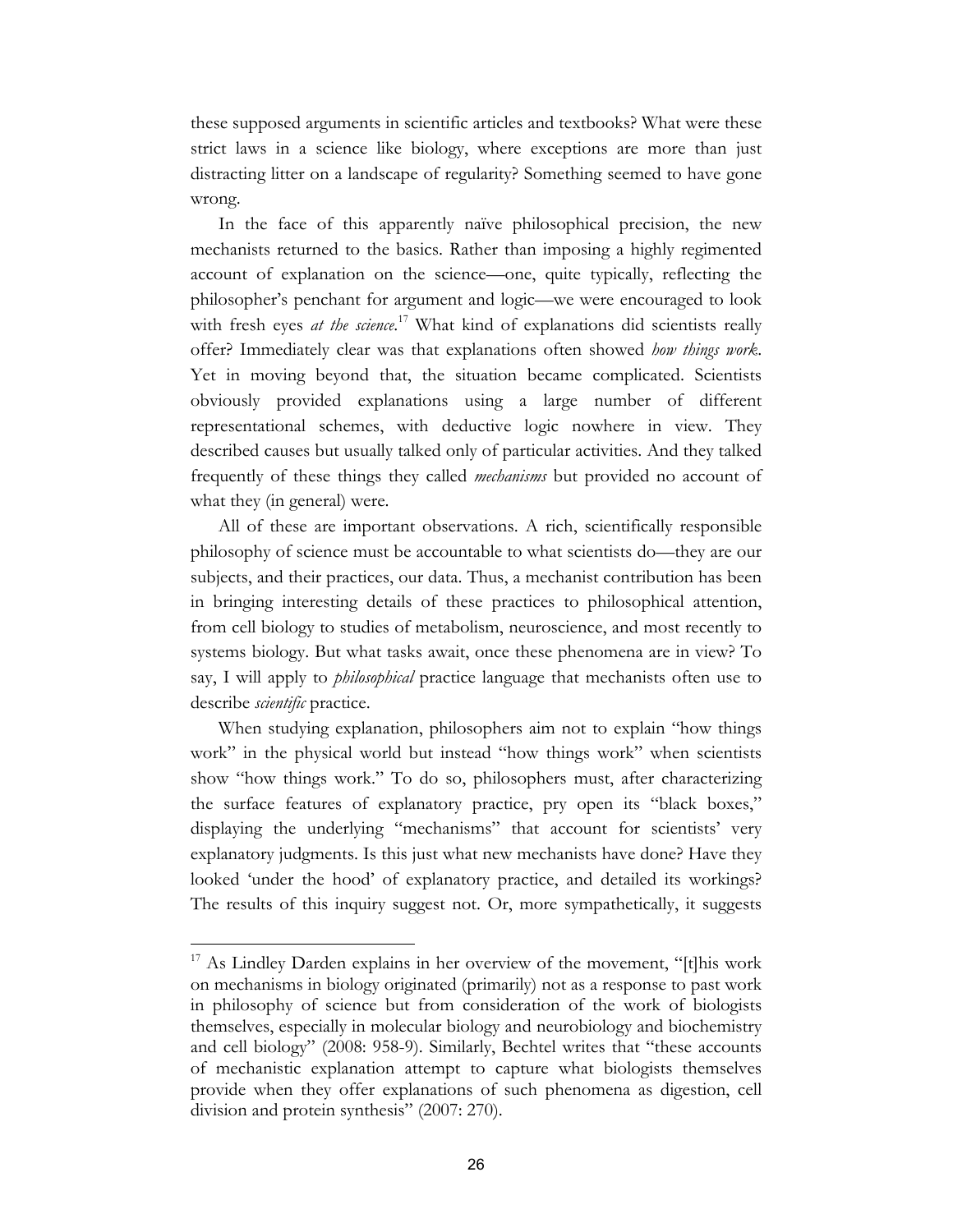that they have peaked under the hood, but have not yet gotten their hands dirty taking the engine apart. In particular, rather than opening the black boxes of the scientific enterprise—with respect to causation, part individuation, and explanatory level—philosophers have (largely) taken those practices for granted. <sup>18</sup> Perhaps this results from a too-successful enculturation of philosophers into the scientific mindset, making it difficult to achieve the critical distance needed to philosophize *about* science. If so, while mechanists may be right that advocates of the DN account were *too far* from science to say anything true about it, perhaps the new mechanists have remained *too close* to science to say anything surprising about it.

## References

- Bechtel, William (2006), *Discovering Cell Mechanisms: The Creation of Modern Biology* (Cambridge: Cambridge University Press).
- --- (2007), 'Biological Mechanisms: Organized to Maintain Autonomy', in Fred Boogerd (ed.), *Systems Biology: Philosophical Foundations* (Amsterdam: Elsevier).
- --- (2008), *Mental Mechanisms: Philosophical Perspectives on Cognitive Neuroscience* (New York and London: Routledge).
- --- (2011), 'Mechanism and Biological Explanation\*', *Philosophy of Science,* 78 (4), 533-57.
- Bechtel, William and Abrahamsen, Adele (2005), 'Explanation: a mechanistic alternative', *Studies in History and Philosophy of Biological and Biomedical Sciences,* 36, 421-41.
- Bogen, Jim (2005), 'Regularities and causality; generalizations and causal explanation', *Studies in History and Philosophy of Biological and Biomedical Sciences,* 36, 397-420.
- --- (2008), 'Causally Productive Activities', *Studies in the History and Philosophy of Science,* 39, 112-23.
- Campaner, Raffaella (2006), 'Mechanisms and Counterfactuals: A Different Glimpse of the (Secret?) Connexion', *Philosophica,* 77, 15-44.
- Craver, Carl F. (2006), 'When mechanistic models explain', *Synthese,* 153, 355- 76.
- --- (2007a), 'Constitutive Explanatory Relevance', *Journal of Philosophical Research,* 32, 3-20.
- --- (2007b), *Explaining the Brain: Mechanisms and the Mosaic Unity of Neuroscience* (Oxford: Clarendon Press).

<sup>&</sup>lt;sup>18</sup> There is one mildly ironic exception to my general diagnosis. The only putative black box that mechanists have opened is the scientists' concept of 'mechanism'. On reflection, this focus was imprudent. Not every concept used by scientists is meaty, and not every term reflects a genuine black box; 'mechanism' is not a theoretical term within the science, but is a mere pointer, or place-holder—similar perhaps to the philosopher's term 'conception'.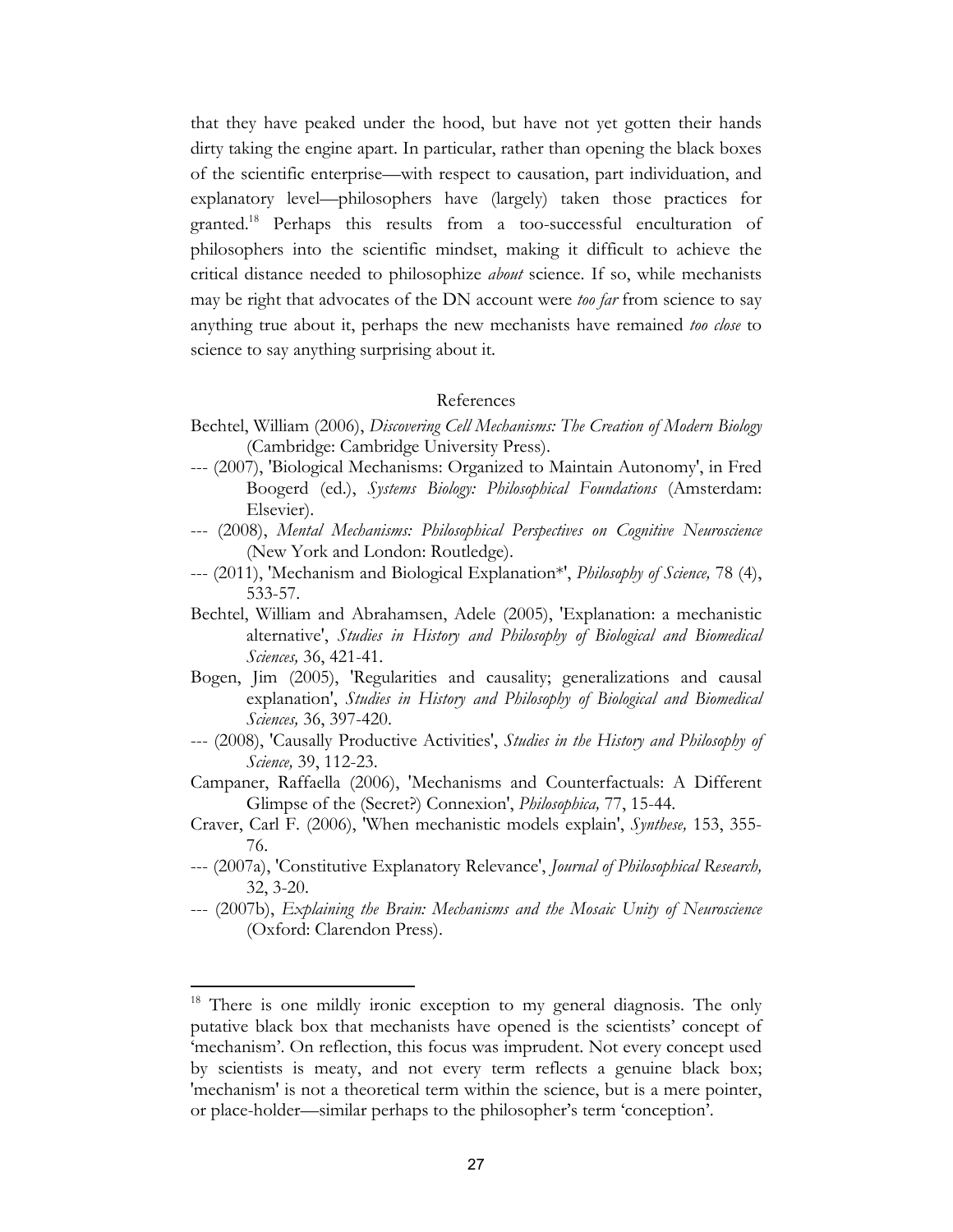- Culp, S. (1994), 'Defending robustness: the bacterial mesosome as a test case', *PSA: Proceedings of the Biennial Meeting of the Philosophy of Science Association*  $(1), 46-57.$
- Darden, Lindley (2008), 'Thinking Again About Biological Mechanisms', *Philosophy of Science,* 75, 958-69.
- Dowe, Phil (1995), 'Causality and conserved quantities: a reply to Salmon', *Philosophy of Science*, 321-33.
- Elster, J. (1989), *Nuts and bolts for the social sciences* (Cambridge Univ Pr).
- Franklin-Hall, LR (forthcoming-a), 'The Causal Economy Account of Scientific Explanation', in C.K. Waters, Woodward, J. (ed.), *Minnesota Studies in the Philosophy of Science* (Minneapolis, MN: University of Minnesota Press).
- --- (forthcoming-b), 'High-Level Explanation and the Interventionist's 'Variables Problem'', *British Journal for the Philosophy of Science*.
- Glennan, Stuart (2002), 'Rethinking Mechanistic Explanation', *Philosophy of Science,* 69, S342-S53.
- --- (2005), 'Modeling mechanisms', *Studies in History and Philosophy of Biological and Biomedical Sciences,* 36, 443-64.
- --- (2010a), 'Mechanisms, causes, and the layered model of the world', *Philosophy and Phenomenological Research,* 81 (2), 362-81.
- --- (2010b), 'Ephemeral Mechanisms and Historical Explanations', *Erkenntnis,* 72, 251-66.
- Hacking, I. (1983), *Representing and intervening: Introductory topics in the philosophy of natural science* (Cambridge University Press).
- Hall, Ned (2004), 'Two concepts of causation', in John Collins, Ned Hall, and L. A. Paul (eds.), *Causation and counterfactuals* (Cambridge, MA: MIT Press), 225-76.
- Harbecke, Jens (2014), 'Regularity Constitution and the Location of Mechanistic Levels', *Foundations of Science*, 1-16.
- Heil, J. (2005), *From an ontological point of view* (Clarendon Press).
- Hitchcock, Chris (1995), 'Salmon on Explanatory Relevance', *Philosophy of Science,* 62, 304-20.
- Kaplan, D.M. and Bechtel, W. (2011), 'Dynamical Models: An Alternative or Complement to Mechanistic Explanations?', *Topics in Cognitive Science,* 3 (2), 438-44.
- Kistler, M. (2009), 'Mechanisms and downward causation', *Philosophical Psychology,* 22 (5), 595-609.
- Leuridan, Bert (2010), 'Can Mechanisms Really Replace Laws of Nature?', *Philosophy of Science,* 77, 317-40.
- Levy, Arnon (2013), 'Three kinds of new mechanism', *Biology & Philosophy*, 28 (1), 99-114.
- Levy, Arnon and Bechtel, William (2013), 'Abstraction and the organization of mechanisms', *Philosophy of science,* 80 (2), 241-61.
- Machamer, Peter (2004), 'Activities and Causation: The Metaphysics and Epistemology of Mechanisms', *International Studies in the Philosophy of Science,* 18, 27-39.
- --- (ms.), 'Explaining Mechanisms', http://philsci-archive.pitt.edu/5197/.